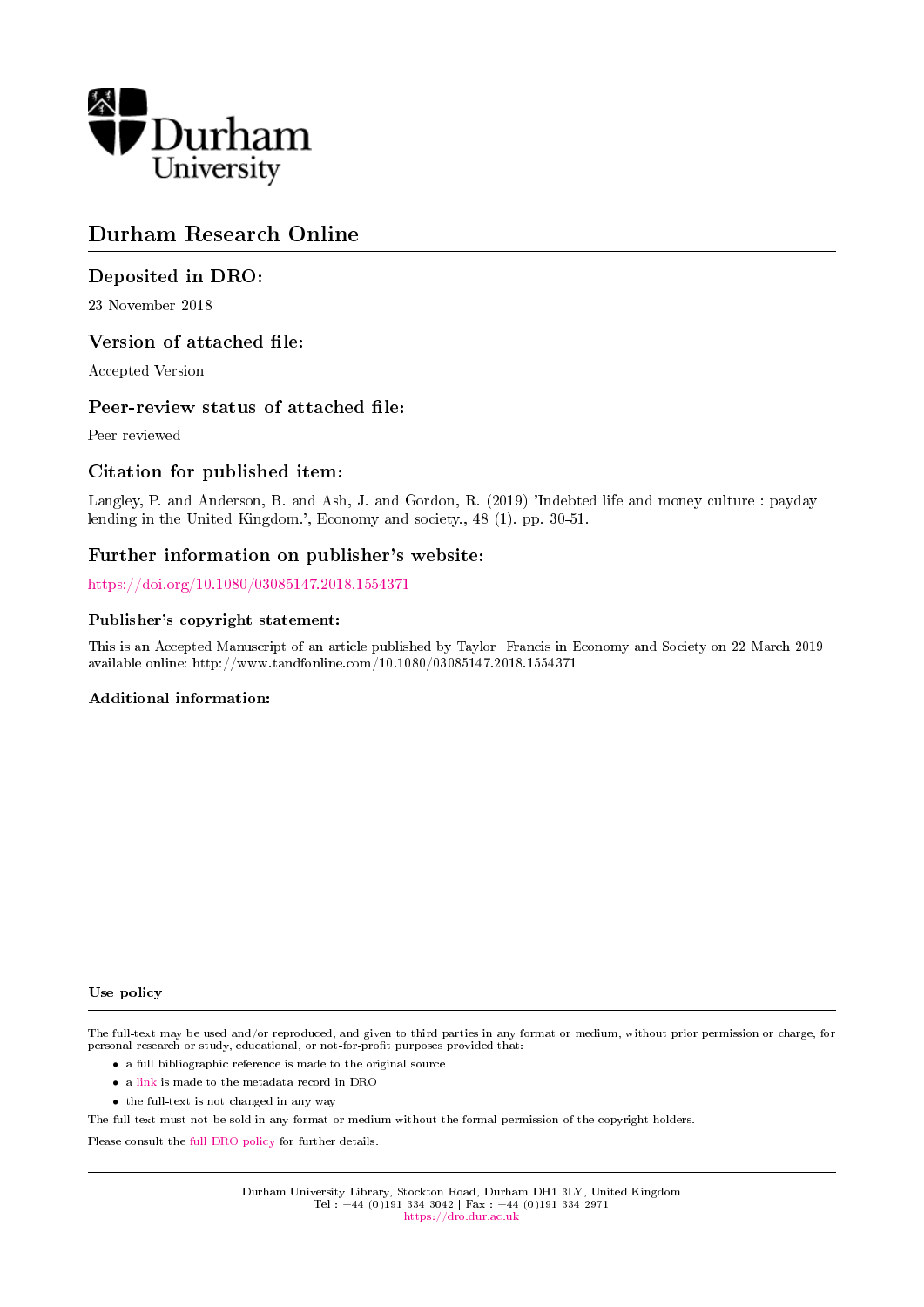*Economy and Society*

Accepted for publication, November 2018

# **Indebted life and money culture: Payday lending in the United Kingdom**

Paul Langley, Ben Anderson, James Ash, and Rachel Gordon

Paul Langley (author for correspondence), Department of Geography, Durham University, South Road, Durham DH1 3LE, United Kingdom. Email[: paul.langley@durham.ac.uk;](mailto:paul.langley@durham.ac.uk)

Ben Anderson, Department of Geography, Durham University, South Road, Durham DH1 3LE, United Kingdom. Email: [ben.anderson@durham.ac.uk;](mailto:ben.anderson@durham.ac.uk)

James Ash, School of Arts and Cultures, Newcastle University, Armstrong Building, Newcastle upon Tyne NE1 7RU, United Kingdom. Email: [James.Ash@newcastle.ac.uk;](mailto:James.Ash@newcastle.ac.uk)

Rachel Gordon, School of Arts and Cultures, Newcastle University, Armstrong Building, Newcastle upon Tyne NE1 7RU, United Kingdom. Email: [Rachel.Gordon@newcastle.ac.uk](mailto:Rachel.Gordon@newcastle.ac.uk)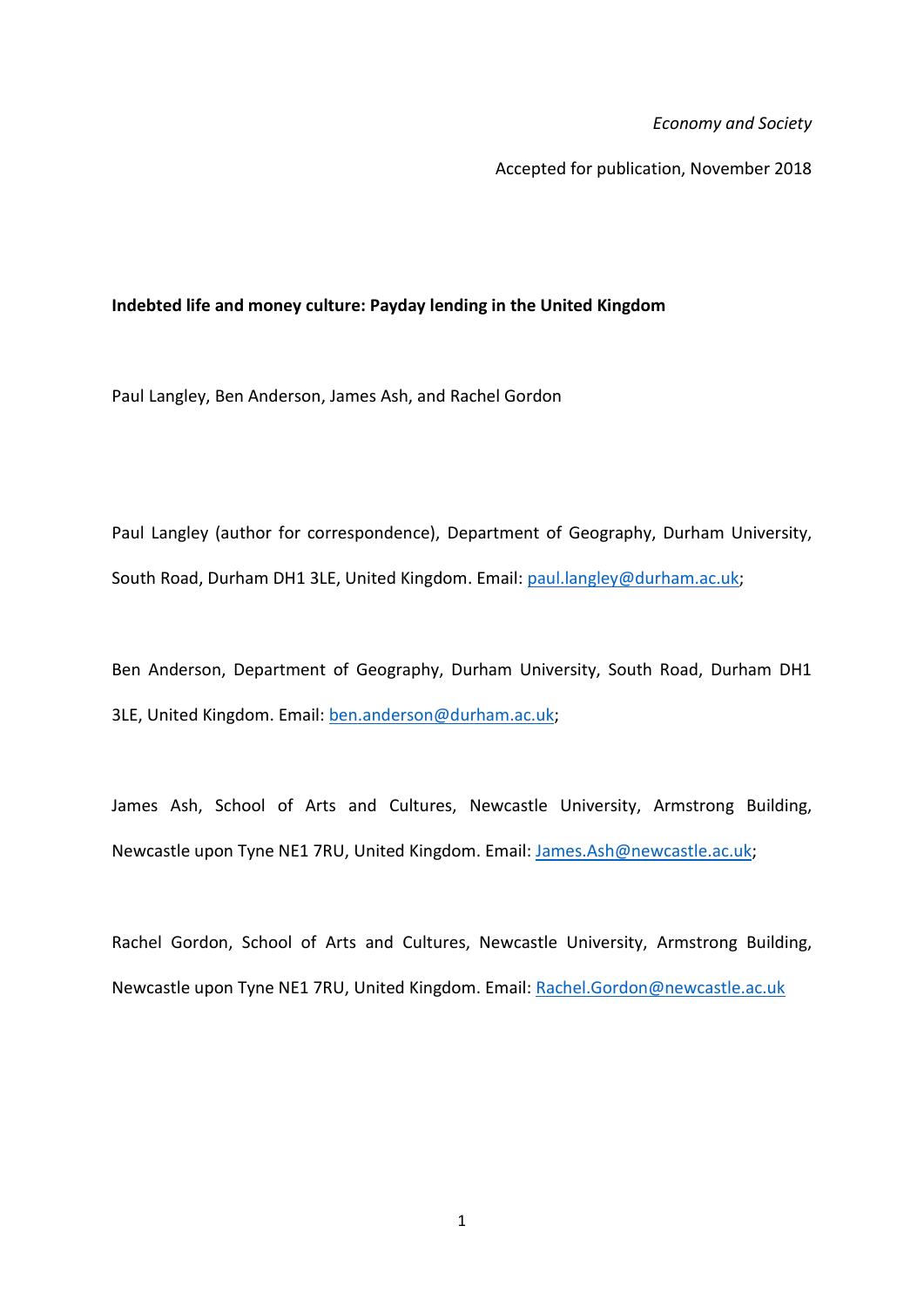# **Indebted life and money culture: Payday lending in the United Kingdom**

## **Abstract**

Critical social scientific research holds that credit-debt is a principal economic and governing relation in contemporary economy and society, but largely neglects money's role in indebted life. Drawing on qualitative research in the payday loan market in the United Kingdom, the paper shows that borrowers typically relate to loans in monetary rather than financial terms and incorporate them into practices of payment, spending and online banking. To analyse how indebted life is variously experienced and enacted through money, the concept of money culture is developed to refer to money's culture, money's meanings, and money's affects. Borrowers enter into and negotiate payday loans through a digitally mediated money culture that both mobilizes and runs counter to money's powerful fictions as circulating universal equivalent and calculative means of account.

**Keywords:** debt; money; payday lending; digital mediation; online banking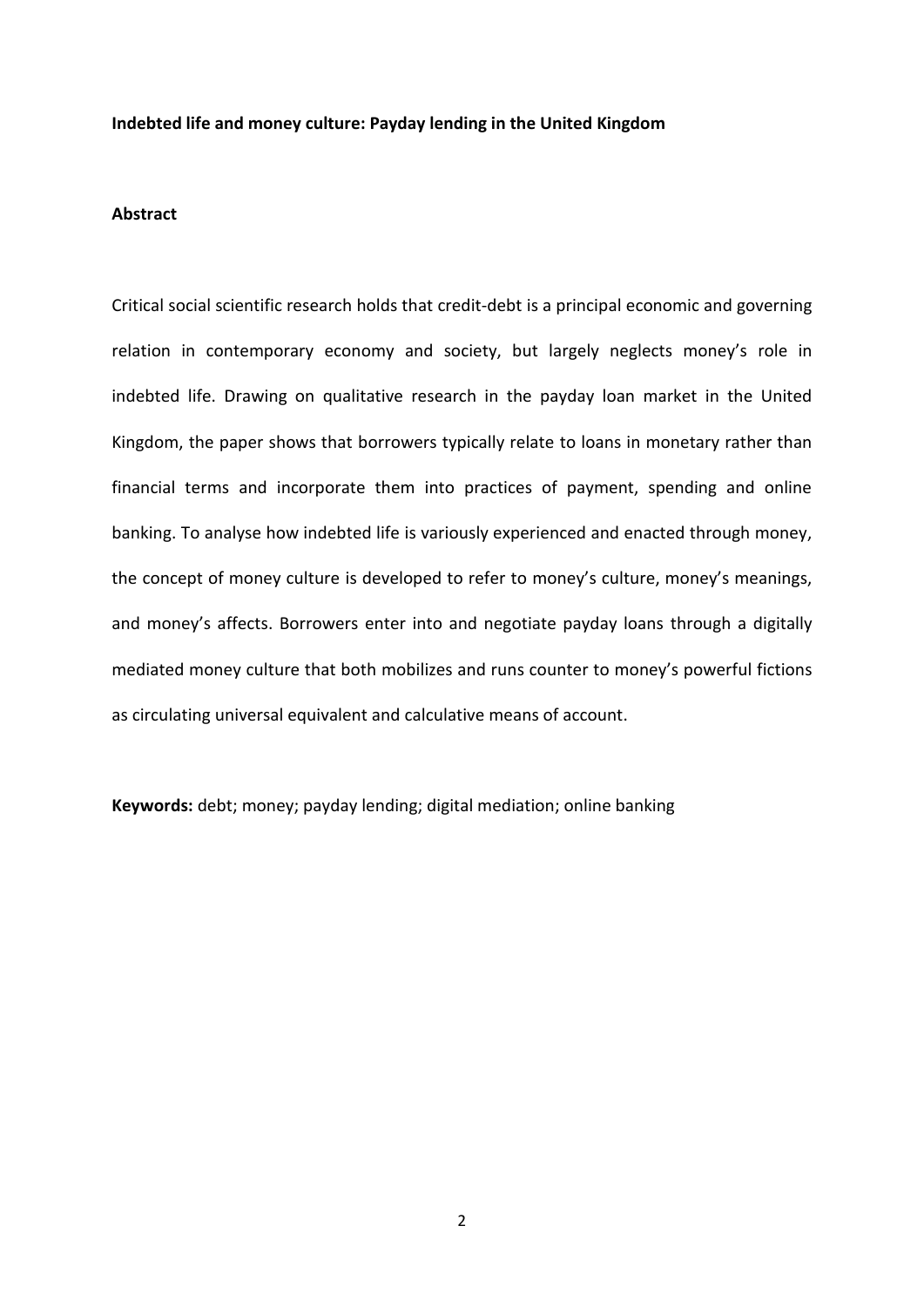### **Indebted life and money culture: Payday lending in the United Kingdom**

### **Introduction**

1

Debt is finance from the point of view of the debtors who have to repay it (Lazzarato, 2012, p. 24)

I was very stressed at the time and, like, kind of hopeful, you know. But it was like I had certain bills coming in and I just needed the money in my bank. And I thought, 'Well, if I get these paid then I'm okay for the month, and I'll worry about that month then', type of thing. You're thinking about the here and now

(Participant No. 9)

In Maurizio Lazzarato's (2012) consummate theorization of credit-debt relations in today's unequal and precarious economy and society, the emblematic figure of 'indebted man' has little choice but to rely on finance for social reproduction. The payday lending sector of retail finance - premised on charging very high interest rates in return for meeting the immediate credit needs of borrowers with low-to-middle incomes and limited access to similar forms of credit - is symptomatic of these wider dynamics (Aitken, 2015; Rowlingson, Appleyard and Gardner, 2016; Servon, 2017). However, a key finding from our recent research with payday loan borrowers in the United Kingdom (UK) is that, more-often-thannot, borrowers relate to their loans in monetary terms.<sup>1</sup> In this respect, the remarks of one

 $1$  A total of 40 interviews were conducted between November 2016 and March 2017 with payday loan borrowers living in Newcastle-upon-Tyne in the North East of England. Interviews were recorded, transcribed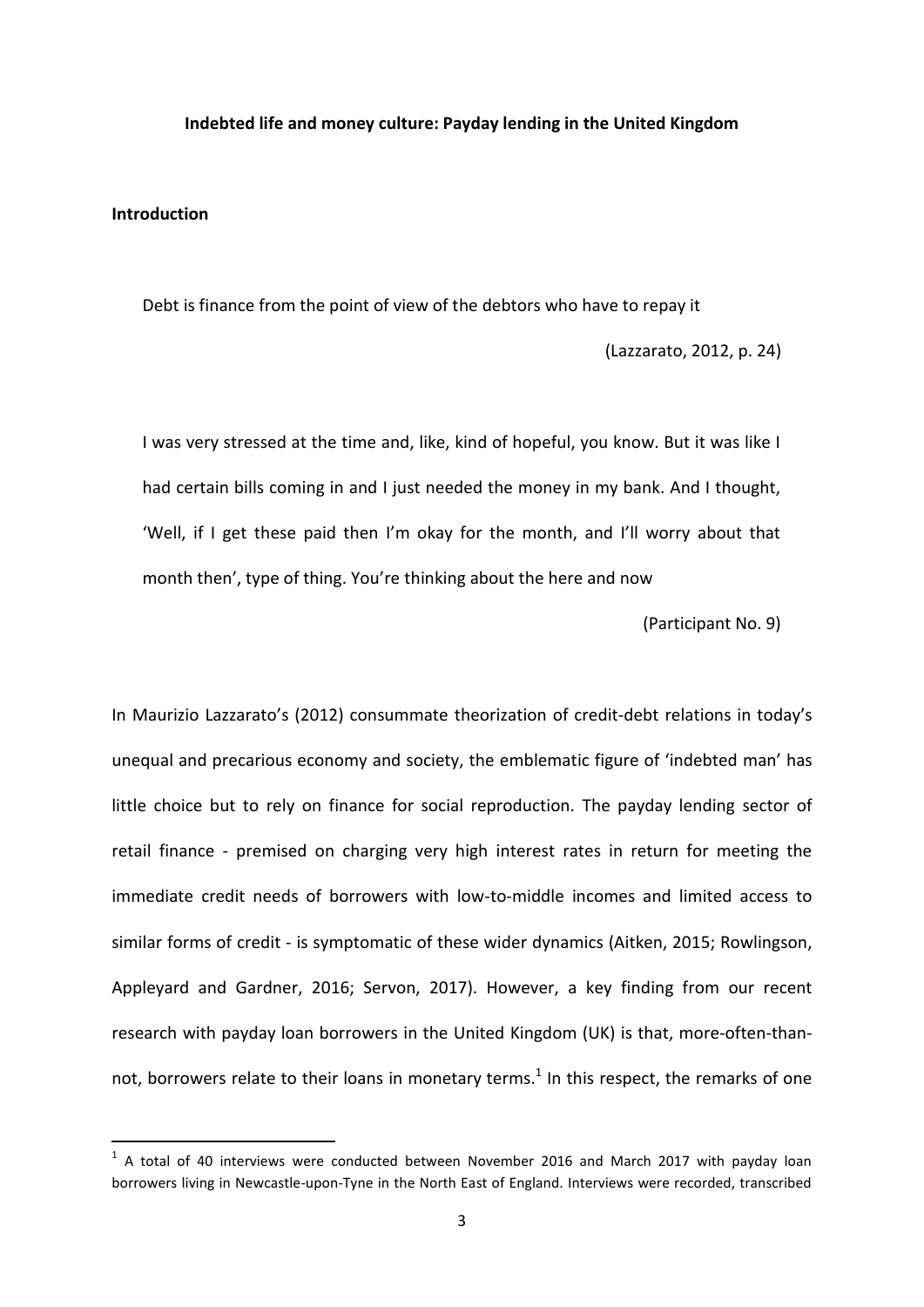of our research participants quoted above – an individual who was unable to work for two years following a road traffic accident and entered into multiple payday loans – are broadly representative of our findings. Borrowers of payday loans typically (but not exclusively) understand their credit-debt relations as monetary relations, including the 'here and now' of pressing and unexpected expenditures that require 'money in my bank' and the regular cycle of monthly bills and obligations typically managed via online bank accounts.

Such a research finding is, at first blush, not particularly striking. Lenders market payday loans as a credit product designed to meet short-term monetary needs. Consider, for example, many of the brand names present in the market in the UK during the last decade: 247MoneyBox, Cash4UNow, Instant Lolly, KwikCash, The Money Shop, Moolr, Pounds to Pocket, QuickQuid, and Wonga. That borrowers typically relate to their payday loans in monetary terms is analytically troubling, however, for the body of critical social scientific literature that, in the wake of the global financial crisis in particular, has dedicated itself to interrogating the contemporary pervasiveness of credit-debt relations. Contrary to the assertion of Lazzarato - one of the key contributors to the literature - 'From the point of view of the debtors', payday loans tend not to be related to as debts, and even less frequently as either credit or finance.

The existing literature stresses that credit-debt is a principal economic and governing relation in economy and society, especially in the United States of America (USA) and UK. The financialised logic of capital is producing growing and unevenly distributed debt

**.** 

and anonymised (numbered 1-40) prior to analysis. 19 of the Participants were female, 24 were aged 18-35 and 16 aged 35-65. The North East has the second lowest gross disposable household income by percentage share in the UK, and over 19 per cent of the adult population in Newcastle is classed as 'over-indebted' because they find meeting monthly commitments a heavy burden and/or are regularly in arrears with debt payments and household bills (Money Advice Service, 2016). The wider research project also included 11 interviews with user experience and user interface designers, and 10 interviews with regulatory, debt charity and consumer advice organisations.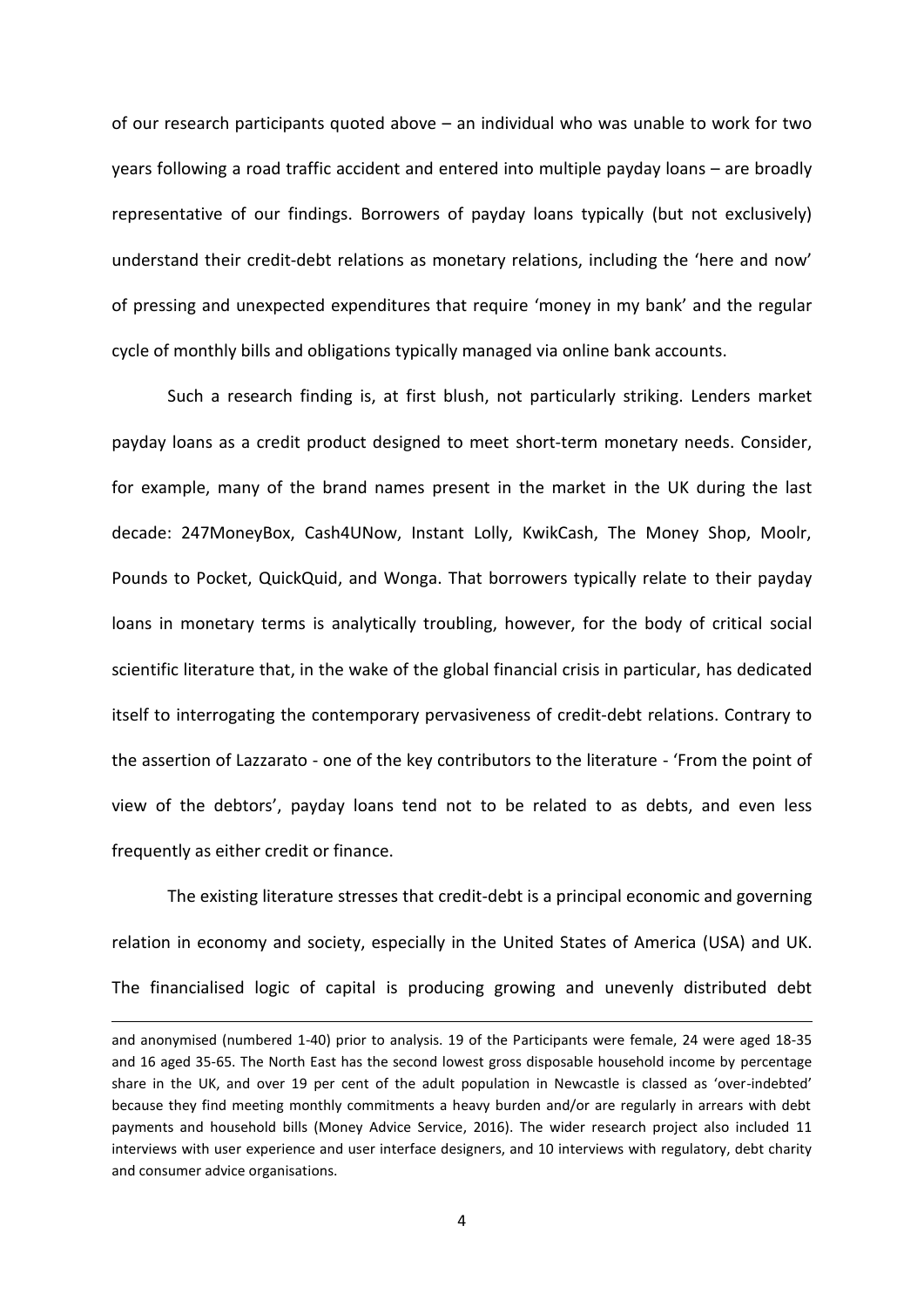burdens for individuals and households. Juridical provisions, moral associations, credit scoring systems and the manufacture of debtor subjectivities all feature as socio-economic life is 'governed by debt' (Lazzarato, 2015). But the role of money in the production and reproduction of indebted life is neglected by existing scholarship. On rare occasions when money is regarded as important, it is cast as a structural and disciplinary force in indebted life. For the participants in our research, however, money does not merely operate behind their backs, so to speak, to organise and obfuscate their credit-debt relations. Rather, as they routinely encounter the challenges of contemporary economy and society in ways that are well known thanks to research employing diary methods in the USA (Morduch and Schneider, 2017; see Collins et al. 2009), borrowers typically relate to payday loans in monetary rather than financial terms and incorporate them into practices of payment, spending and online banking. Foregrounding and understanding money's constitutive role in indebted life requires, then, that critical analysis is extended to interrogate the ways in which indebted life is variously experienced and enacted through money.

The opening section below provides a brief, contextual account of the payday lending market in the UK. Expansion in the aftermath of the global financial crisis led to the market being singled out for regulatory reform, not least because of its predatory role in deepening indebtedness. Rapid growth was accompanied by a digital transformation in the mediation of payday lending that intersected with the dematerialisation of money and consolidation of online banking. 80-90 per cent of payday loans are taken out in the UK through websites and mobile applications that, linked to automated and rapid approval systems, are accessed via PCs, laptops, tablets and, especially, smartphones. Payday loans in the UK are primarily what Veron (2017, p. 98-9) terms 'Internet loans', not 'storefront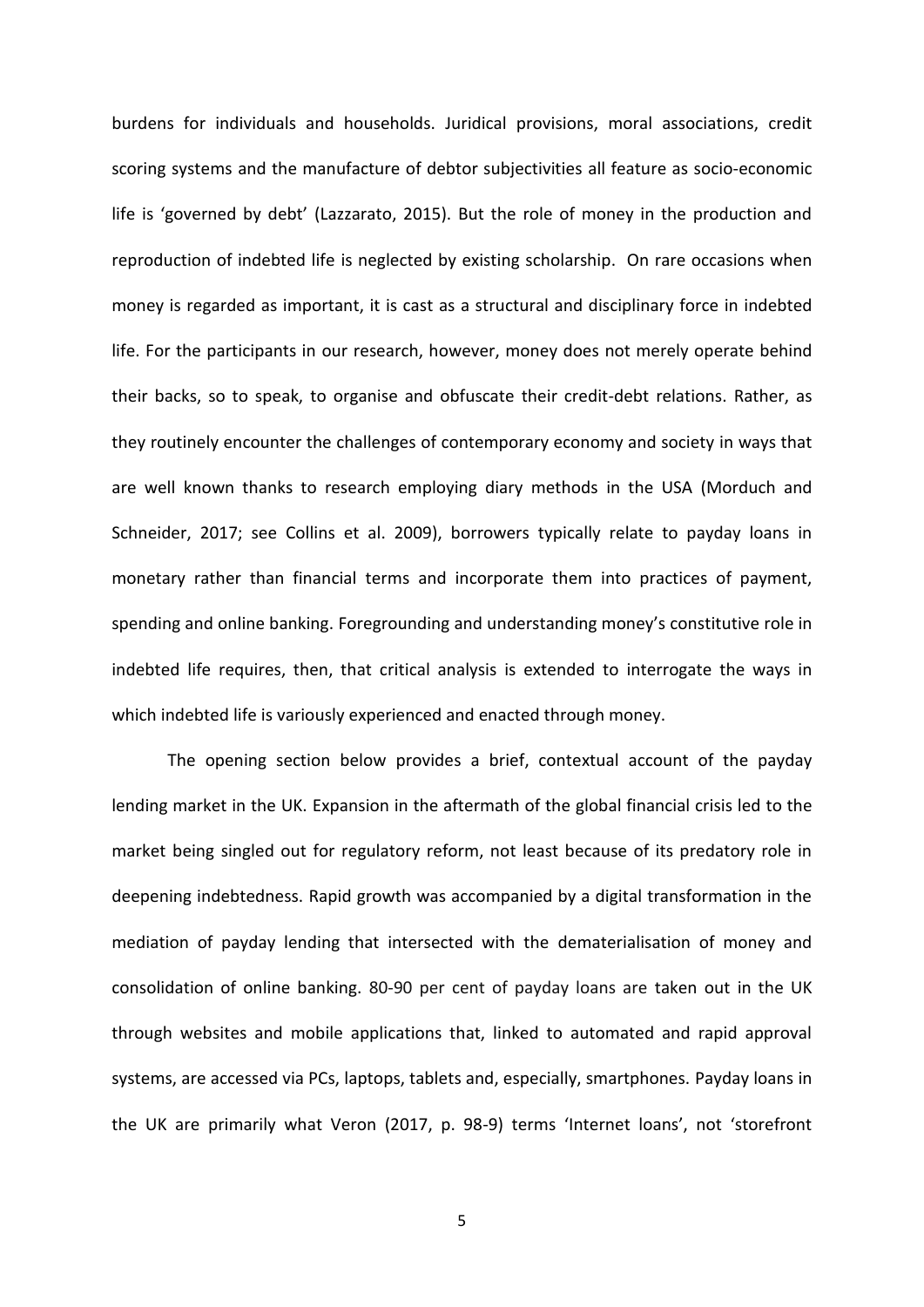loans'. They do not usually take the form of hard cash, and are transferred into bank accounts that borrowers also tend to access online.

The second section analyses payday lending in the UK from the vantage point provided by the existing literature on indebted life. It shows that the literature's identification of credit-debt as a principal economic and governing relation in socioeconomic life holds important insights for understanding payday lending in the UK. Such insights lead to an analytical emphasis on lending practices that differentiate and plunder populations of would-be borrowers through particular credit products, the uneven distribution of debt burdens which weigh most heavily on those struggling to meet the costs of social reproduction, and the summoning-up of debtor subjects who are responsibilised to meet outstanding obligations and maintain future access to credit.

To open up a theoretical and conceptual space for analysing how fundamentally distinct monetary and credit-debt relations become intertwined in the everyday routines and rhythms of indebted life, the third section turns to relational and pragmatist theories of money (Carruthers and Ariovich, 2010; Dodd, 2014; Konings, 2015; Zelizer 1994, 2011). We adopt and develop the concept of 'money culture' to signal and further our particular approach (Dodd 1994, 2014; see Allen and Pryke, 1999). For us, the concept centers analytical attention on the dispositions that, infusing the relational practices of money-inuse, can both mobilize and run counter to the powerful fictions of money as circulating universal equivalent and calculative means of account.

To unpack the various ways in which borrowers tend to relate to their payday loans in monetary terms, the final section sharpens the analytical purchase of the money culture concept by further developing it in three principal directions. First, *money's culture* - that is, the deep seated dispositions that produce and reproduce the fictions of money as universal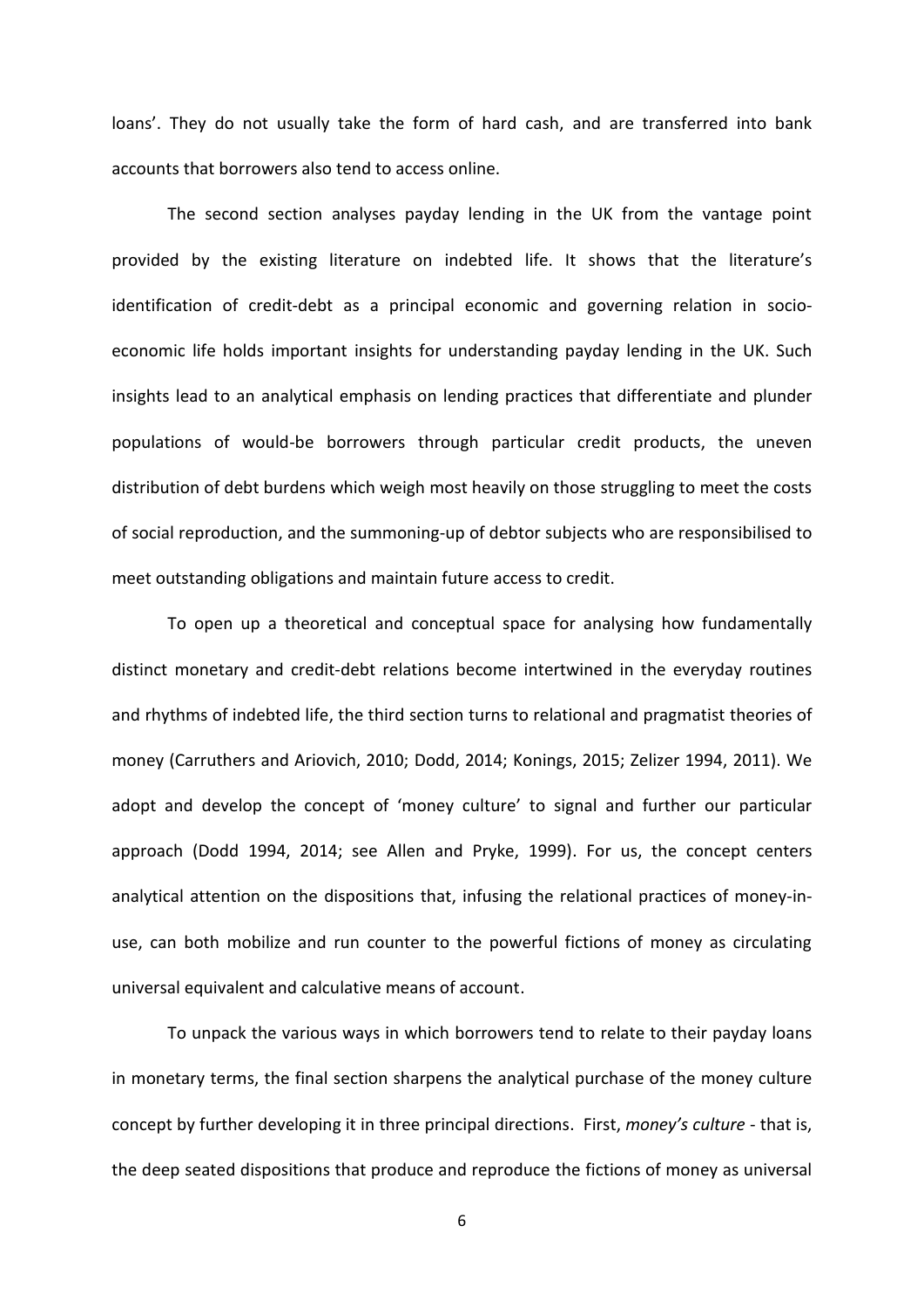equivalent and means of account  $-$  is shown to configure how borrowers relate to their payday loans. Borrowers tend to understand loans and the needs and wants that they fund in monetary terms, a tendency that is deepened by the dematerialisation of money. Similarly, when meeting their loan obligations, borrowers render repayments commensurate with other pressing demands and incorporate them into cycles of monthly money management via online bank accounts. Second, *money's meanings* – that is, the meanings ascribed by users to money-in-use that run counter to the powerful fictions of money – are also shown to configure how borrowers relate to their payday loans. Borrowers tend not to regard their loans as equivalent to money in general, and instead 'earmark' them with 'special' meanings relative to earnings and other sources of income (Zelizer, 1994). Digital mediation and mobile connectivity also impact how obligations to lenders are filled with meanings, not least because online money management is gamified and monetary relations become 'post-social' (Knorr Cetina and Bruegger, 2002). Third, *money's affects* – that is, the affective energies (such as the 'stress' and 'hopeful' feelings recalled by Participant No. 9) that animate money-in-use – are shown to enliven borrower's relations to their loans. Borrowers enter into payday loans in order to satisfy desire for money in and of itself (see Yuran, 2014), and their relations to loans are invigorated by various feelings about them and how they should be spent and repaid. We conclude the paper with a call for further research to interrogate how indebted lives are constituted through money cultures during a period in which money is all the time becoming dematerialised and digitally mediated.

#### **Payday lending in the United Kingdom**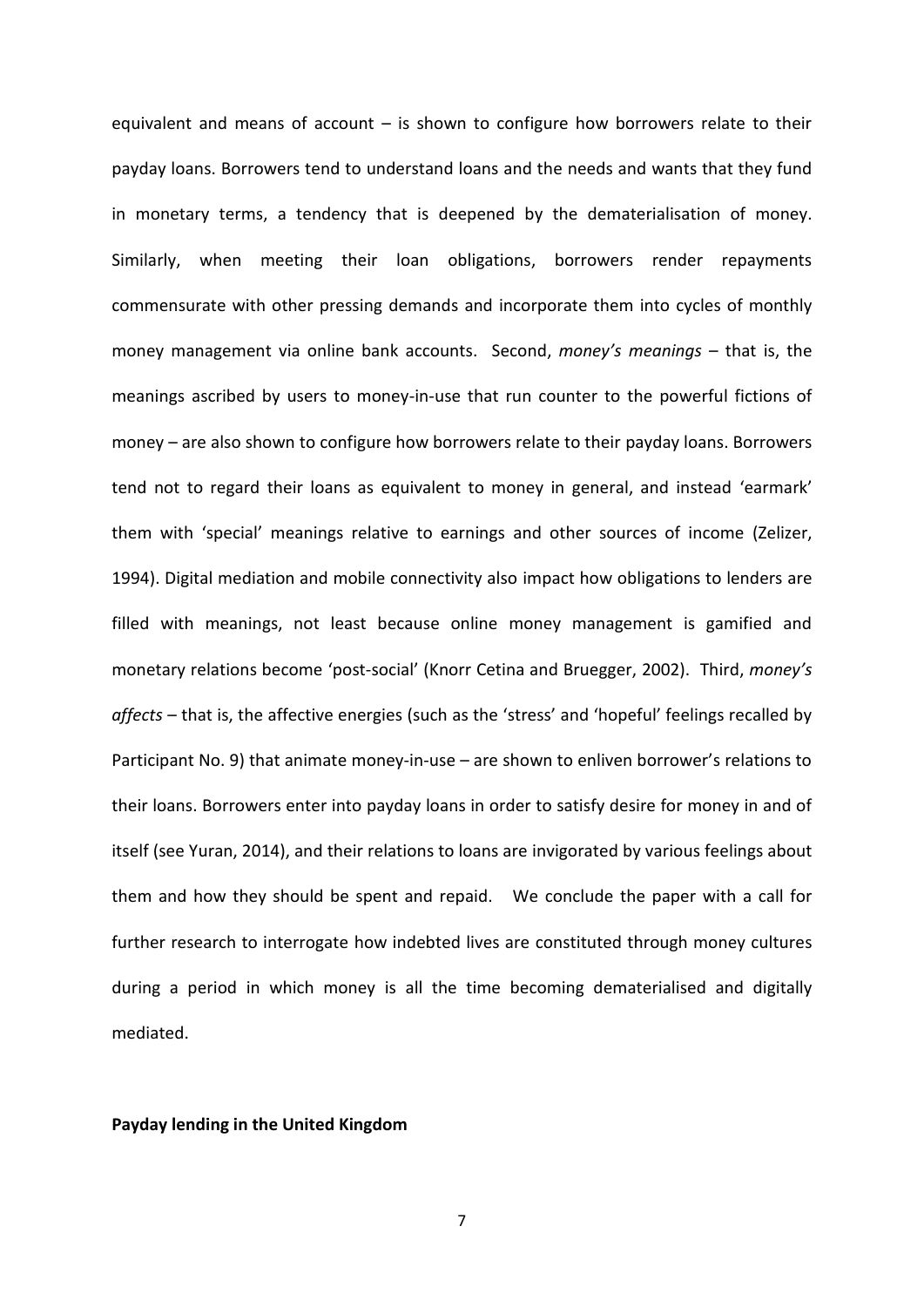Today's payday lending market in the UK - characterised by very high rates of interest, online applications, rapid automated approval systems and transfer payments – dates from the mid-2000s. Aggregate lending amounted to £330 million in 2006. Postfinancial crisis growth was such that lending totaled £2.5 billion by 2013, when roughly 10 million loans were made to 1.6 million borrowers who, on average, took out six loans per year (Consumer Finance Association, CFA, 2016). During its first decade, the market typically made available unsecured loans of £50 to £500 at interest rates of up to 1500%. Loans were taken out over short periods (up to 30 days), usually until the date of a debtor's next payday. Loan agreements featured fees and charges for missed payments, and lenders offered to refinance and 'roll-over' a current loan, thereby increasing a borrower's outstanding debt.

Payday lending in the UK is the preserve of specialist, non-bank (i.e. non-depository) firms. Lenders have contractual and commercial relationships to banks that are necessary, at minimum, for credit facilities that enable the making of loans, checks on the creditworthiness of borrowers, and account access for processing transfers and repayments. Our survey of the market landscape in September 2016 identified over 140 payday and short-term instalment loan brands operating online, including lenders, brokers and dedicated comparison websites. However, payday lending has been dominated since the mid-2000s by three lenders: Enova, which operates as CashEuroNet UK and owns the QuickQuid and Pounds to Pocket brands; Dollar Financial UK, which operates The Money Shop, Payday UK, and Payday Express brands; and WDFC UK Limited, otherwise known as Wonga (Competition and Markets Authority, CMA, 2015). These three lenders accounted for 70 per cent of total revenue generated from payday lending in 2012, with the ten largest lenders accounting for more than 90 per cent.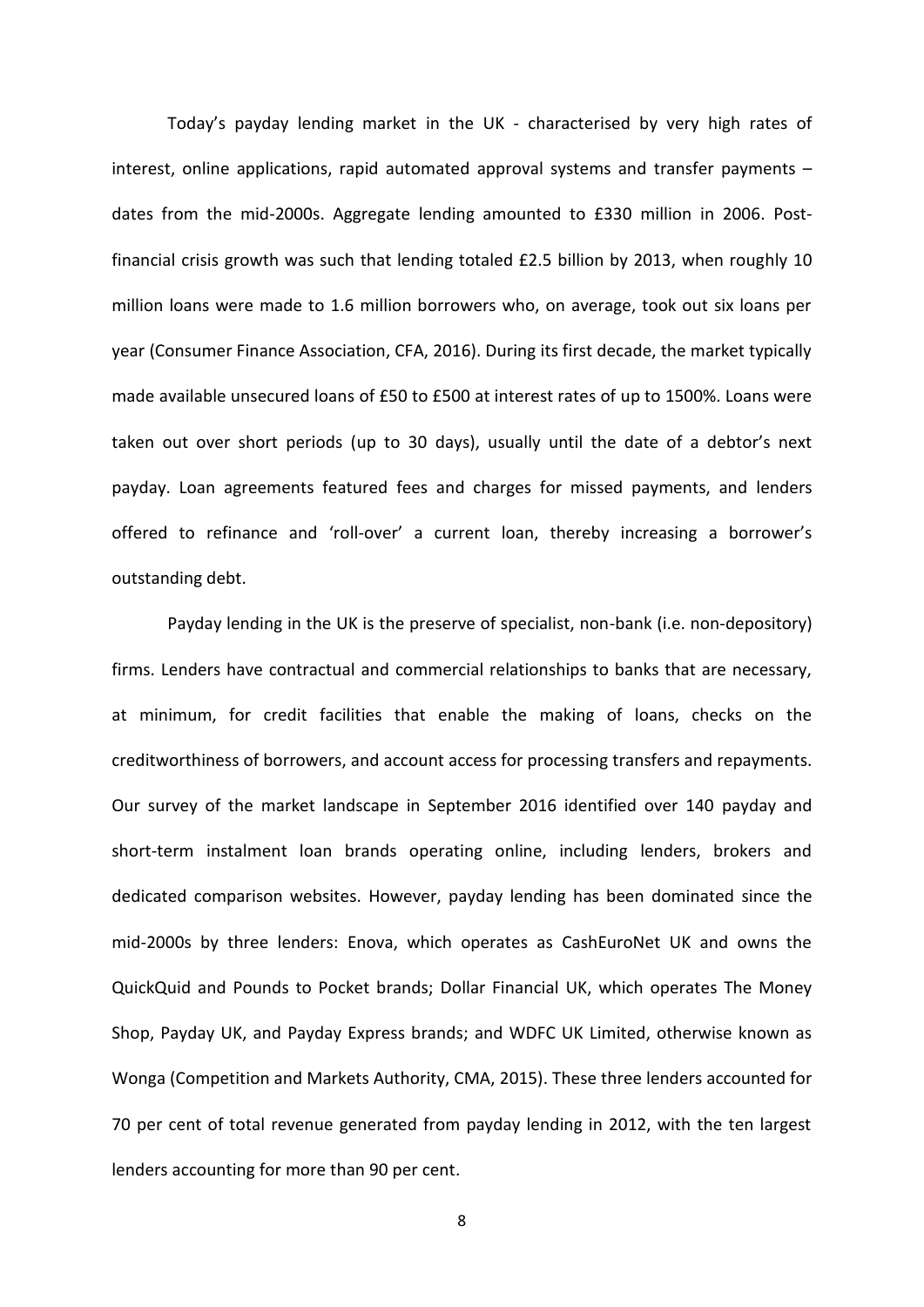High-cost and short-term credit is primarily made available by payday lenders in the UK through websites and mobile applications. By 2013, 82 per cent of all cash and payday loans were applied for and approved online (CMA, 2015). Wonga, for example, was able to grow its loan book and become a market leader without significant investment in highstreet shops or call centres. Wonga did invest, however, in data aggregation and analytics, interface design, and digital marketing techniques. For instance, much was made of Wonga's claim that its in-house credit scoring system analysed 8,000 separate data points to arrive at a loan decision (Deville and van der Velden, 2016). Wonga also pioneered the development of 'the slider' on its landing page, a device that is now an obligatory feature of interface design across the industry (Ash et al.*,* 2018a).

Digitally mediated payday lending rests on extensive coverage of the UK population by banks, and the widespread uptake of online banking services via secure websites and platforms. This is because payday lenders require access to borrower bank accounts for processing payments and repayments. Only 0.7 per cent of the adult population in the UK are currently without a bank account (House of Lords, 2017, pp. 14-15), an important change from the mid-to-late 1990s when 20-25 per cent of low-middle income households were 'unbanked' (Ford and Rowlingson, 1996). Extensive coverage followed government regulation that, by creating Basic Bank Accounts and Post Office Card Accounts, made it possible for benefit and pension payments to be made as bank transfers. The opening decade of the new millennium was also the period in which online banking gradually took hold in the UK. To paraphrase from Brett King (2012), banking for the majority of the population – and especially for younger adult generations - is 'no longer somewhere you go, but something you do'. This makes it possible for payday lenders to market loans on the basis of rapid transfers to online bank accounts.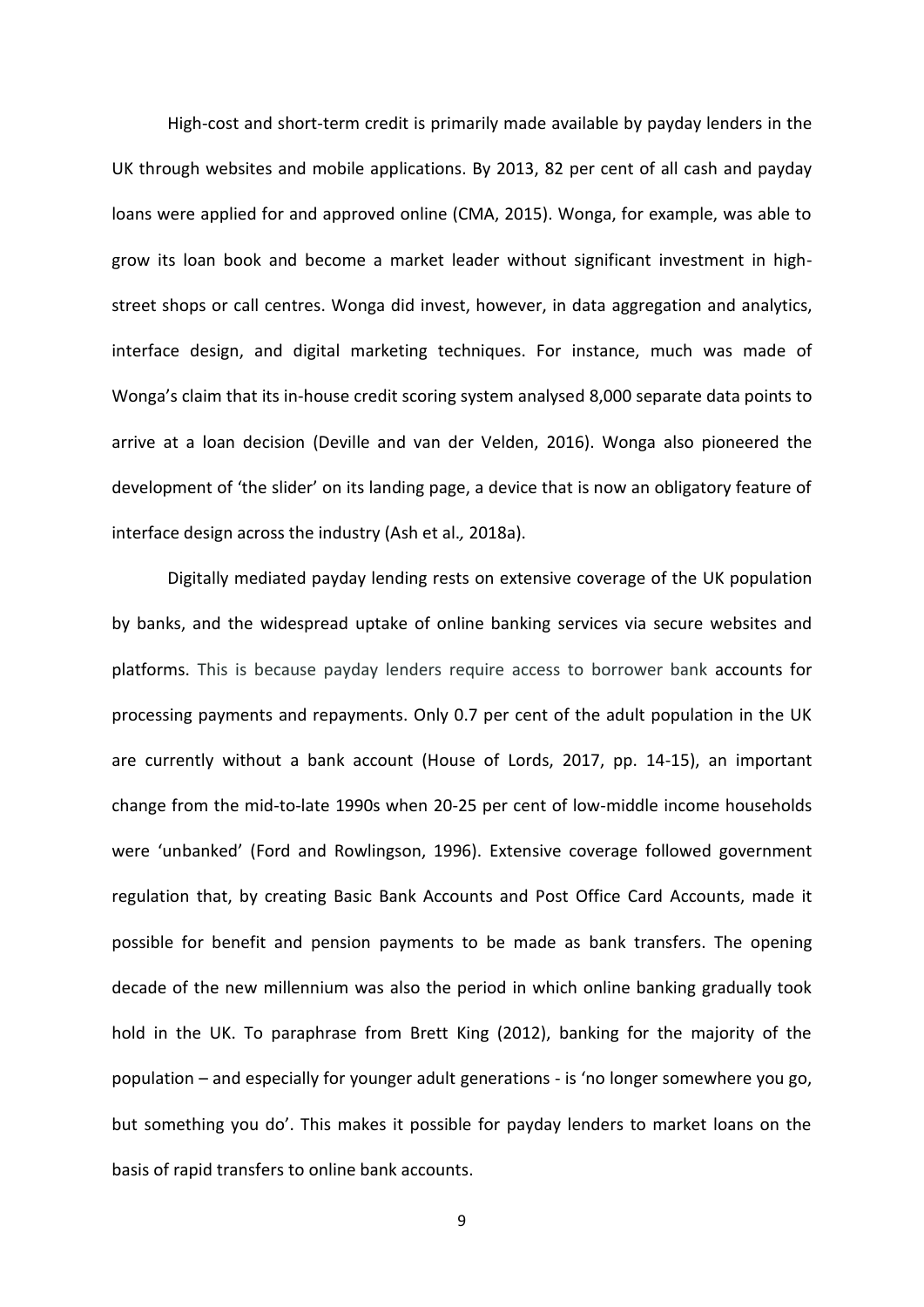Reviews of the market by the Office of Fair Trading (OFT) (2013) and CMA (2015) found it to be exploitative and uncompetitive. Accordingly, the FCA (2014) set about creating new regulatory standards that came into force in January 2015. Regulations include enforcing affordability checks by lenders, limiting to twice the number of times that a loan can be rolled-over, restrictions on default charges, and a 'price cap'. The cap is such that interest and charges must not exceed 0.8 per cent per day of the amount borrowed (in early 2014, the average interest charge alone was around 1.3 per cent per day), and the total of all loan costs should not be greater than 100 per cent of the amount borrowed. In addition to re-regulating the market, the FCA acted against Wonga, Dollar Financial UK, CFO and other lenders because of misconduct on a range of grounds. Indeed, action taken against Wonga in 2014 led to reputational damage and compensation claims by borrowers that undermined the firm's profitability over subsequent years, contributing to its bankruptcy in August 2018 (Collinson and Jones 2018).

Re-regulation of the market has given renewed legitimacy to payday lending (Rowlingson, Appleyard and Gardner, 2016), but has also prompted a contraction in new lending and changes to the main loan product offered across the industry (FCA, 2017). The CFA (2016, p. 2) – an industry association for payday lending firms – report that aggregate new lending between January and April 2016 was 42 per cent lower than during the same period in 2013. At time of writing, in November 2018, the impact of the bankruptcy of Wonga on the level of lending across the market is uncertain. That said, payday lenders have certainly re-orientated their business models to the new regulatory landscape, changing their product offer to so-called 'instalment loans' that make credit available in slightly larger amounts and on repayment terms of up to 12 months. Instalment loans provide an opportunity for payday lenders to maximise profitability whilst complying with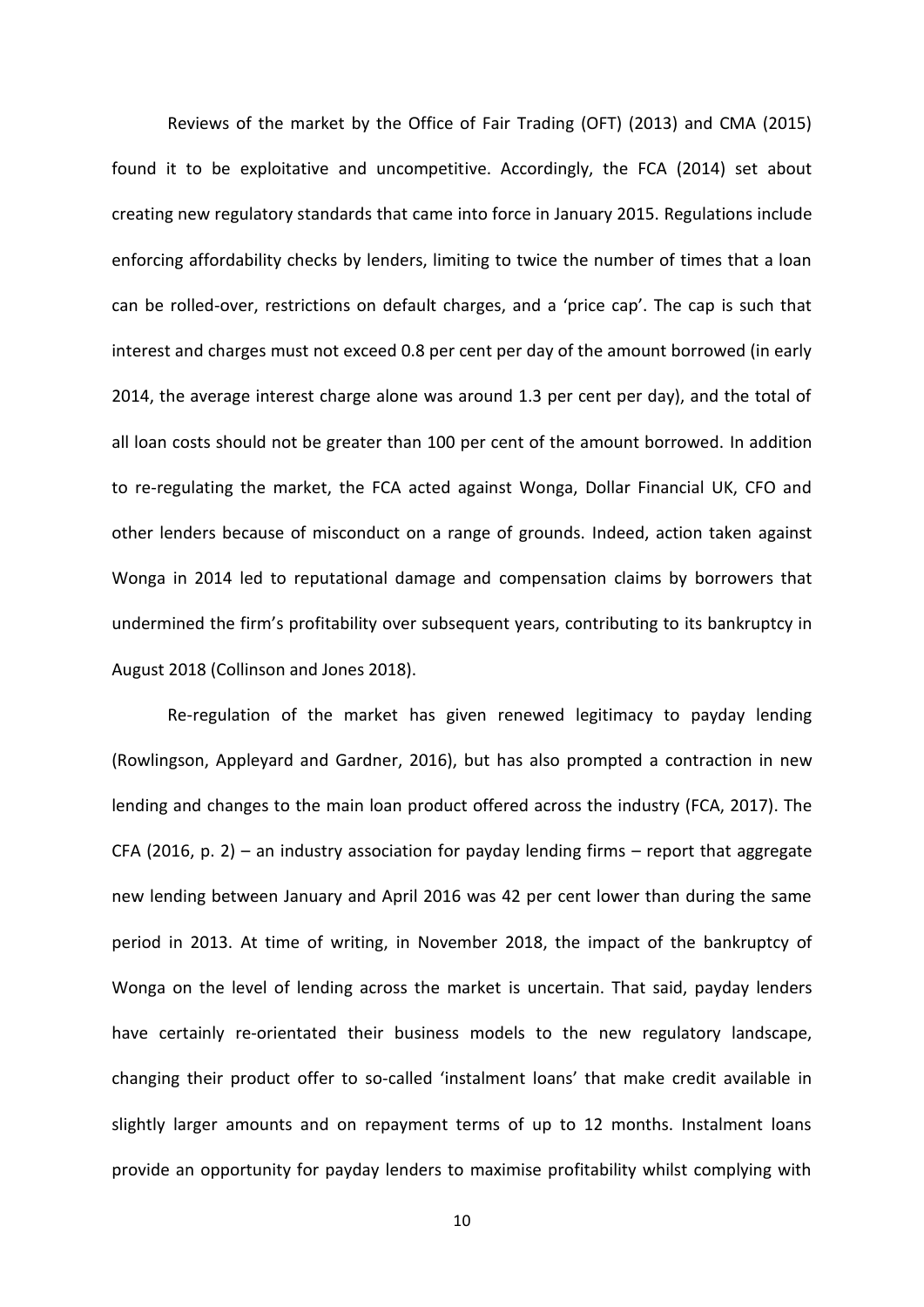the FCA's price cap – it is no coincidence that the main lenders offer loans charged at (or very close to) 0.8 per cent interest per day and repayable over a 3-4 month period. In line with closer monitoring of affordability tests by the FCA, firms now also tend not to lend to borrowers with very low and unstable incomes (CFA, 2016, pp. 11-12). Remaining highstreet outlets are the subject of closure programmes, ensuring that digital mediation accounts for an even higher proportion of new payday loans.

# **Indebted life and payday lending**

Coalescing in the wake of the global financial crisis, the social scientific literature dedicated to the current indebted condition of economy and society widely identifies a combination of 'a particular regime of capital accumulation and a regime of biopolitical governmentality' (Joseph, 2014, p. *xi*). Viewed from the vantage point provided by this literature, payday lending in the UK can be understood as symptomatic and revealing of broader developments that characterize socio-economic life under neoliberal capitalism.

In perhaps the most provocative theoretical contribution to the literature, Maurizio Lazzarato (2012, 2015) holds that the credit-debt relation has displaced the labour relation and should be accorded prime ontological status in our understanding of neoliberal capitalism. From Lazzarato's autonomist Marxist perspective, the dominant mode of present day capitalism is not commodity production and consumption, but financialised accumulation that extracts value on the terrain of social reproduction and via the 'plunder of population' (Lazzarato, 2012, p. 19). Understood in these terms, payday lenders are part of a breed of non-bank retail financial institutions who, over the last three decades or so, have variously differentiated, segmented, risk-priced and plundered those within the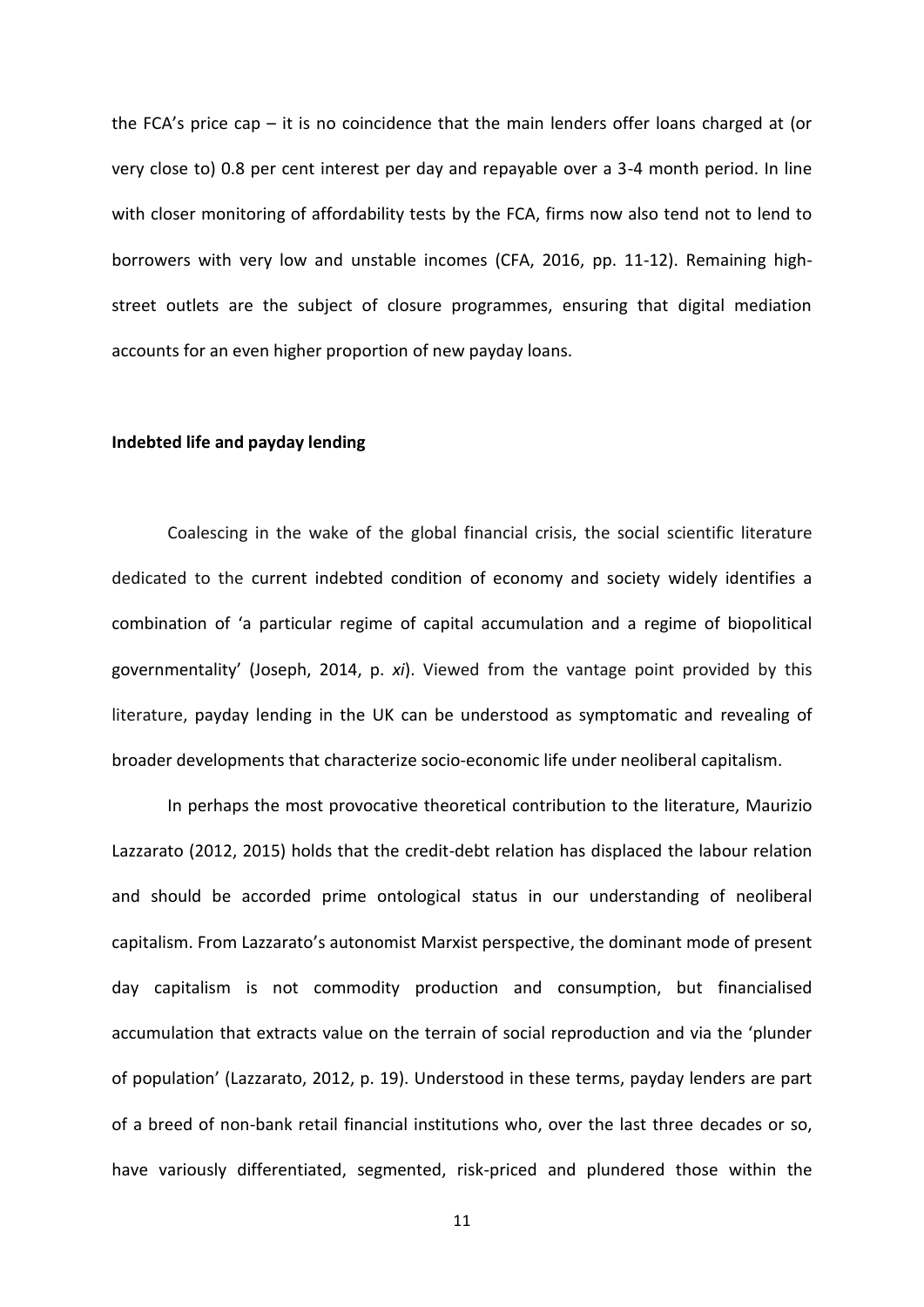population who suffer from so-called 'financial exclusion' by mainstream banks. It is common for payday loan borrowers to be unable to access similar forms of credit (e.g. overdrafts, revolving lines of credit on credit cards) from mainstream banks for a variety of reasons, such as below average and/or irregular incomes, poor credit histories and scores, and heavy debt burdens arising from other forms of borrowing. In the terms favoured by policymakers, debt campaign groups and advice services in the UK (see Marron, 2012), payday loan borrowers are typically and already 'over-indebted'.

The payday lending business model positions firms to extract value in the domain that Rob Aitken (2015) terms 'fringe finance'. This is a market space that features many different kinds of lenders, including some that have gouged low-income and precarious sections of the population struggling with social reproduction for a very long time: pawnbrokers, cheque cashing services, door-to-door lenders, rent-to-own high-street retailers, and deferred payment catalogue companies. In particular, the expansion of payday lending from the mid-2000s onwards followed on the heels of the proliferation of 'at-adistance' subprime lending institutions during the mid-to-late 1990s (Leyshon *et al.,* 2004). Based on a business model combining telephone call centres with newspaper advertising campaigns, these institutions sought (largely unsuccessfully) to establish themselves as an alternative to door-to-door lending in poorer urban areas. What the digital mediation techniques of the payday lending business model offer to would-be debtors – and what door-to-door lenders, in particular, have struggled to compete with  $-$  is rapid access to credit at any time and from anywhere.

The literature on indebted life stresses that growing debt burdens are closely connected to precarious forms of employment, depressed and volatile real incomes and reduced welfare benefits that make the costs of social reproduction very difficult to meet.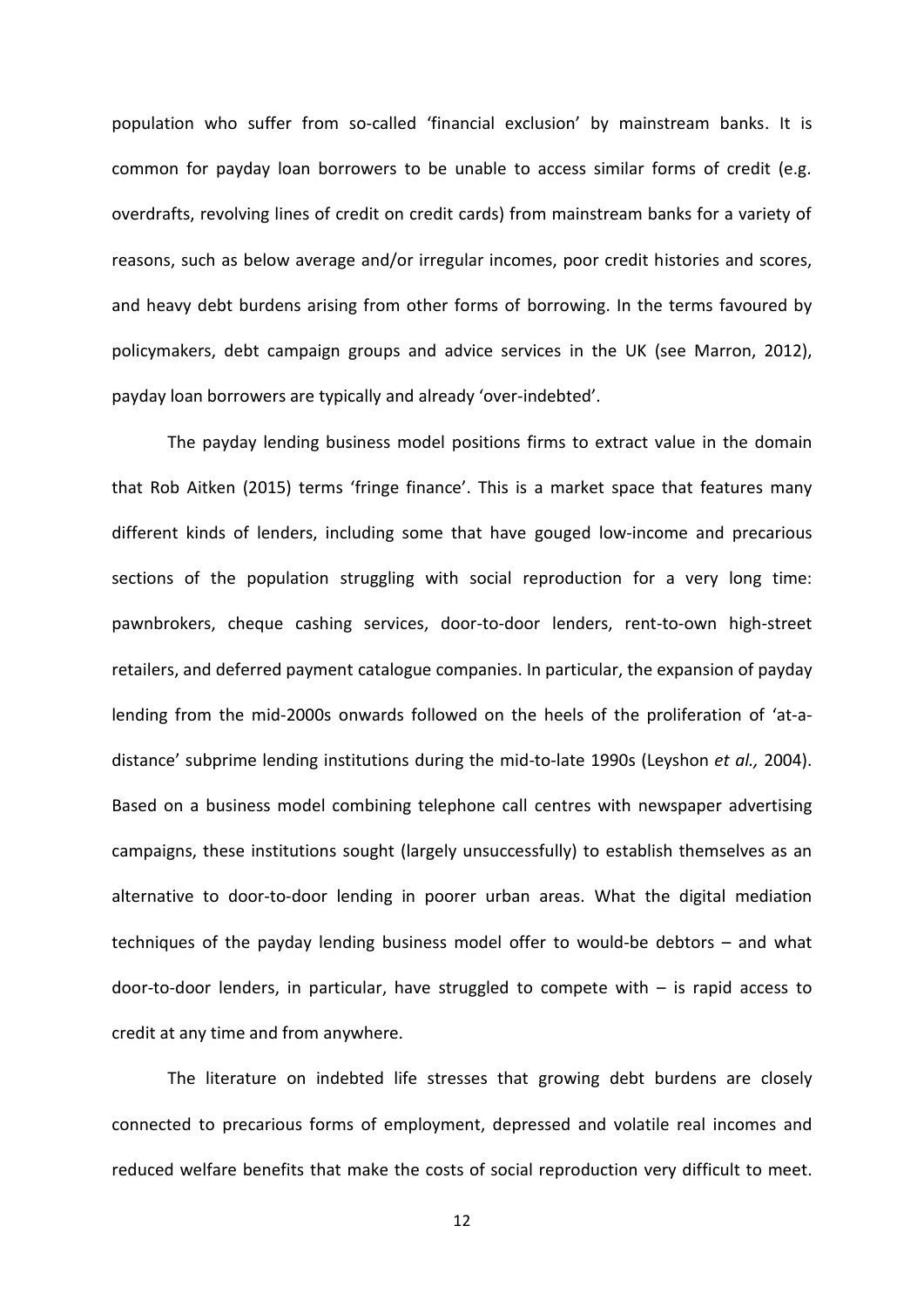Colin Crouch (2011), for example, grounds indebted life in the demise of the institutions of the Keynesian welfare state and the rise of 'privatised Keynesianism'. Growing private indebtedness ostensibly provides for macroeconomic demand in an age of fiscal retrenchment and for microeconomic survival in an age of stagnating and falling real wages. Susanne Soederberg (2014) similarly identifies a shift from welfare state to 'debtfare state'. Problems meeting the costs of social reproduction certainly feature strongly when borrowers enter into payday loans in the UK (Rowlingson, Appleyard and Gardner, 2016) and the USA (Veeron, 2017). For example, a recent House of Lords (2017, pp. 20-21) report cites research from 2013 that found 77 per cent of payday loan borrowers in the UK use credit to pay for food, 52 per cent for gas or electricity, and 36 per cent for rent or mortgage payments.

Participants in our recent research also often identified problems of social reproduction and family commitments - e.g. school uniform, a child's birthday, Christmas presents, family breaks and holidays, and the breakdown of cars and household appliances as featuring in their decisions to enter into payday loans. Such problems were also commonly linked to temporary shortfalls or unexpected interruptions to income (wages, benefit payments), often as a result of precarious employment (e.g. zero hours contracts, sham self-employment). When the FCA (2014) opted not to regulate away the payday loans industry altogether, it was the sector's ostensible 'consumer benefit' that was stressed, as lending enables 'borrowers to bring forward consumption - such as in emergencies and when they do not have access to other credit options'. To put this in the terms favoured by one of the borrowers who participated in our research (Participant No. 7), payday loans are a 'bridge' over a bump in the road ahead. They provide a 'crutch' that prevents individuals and households who are already struggling to get by from going under.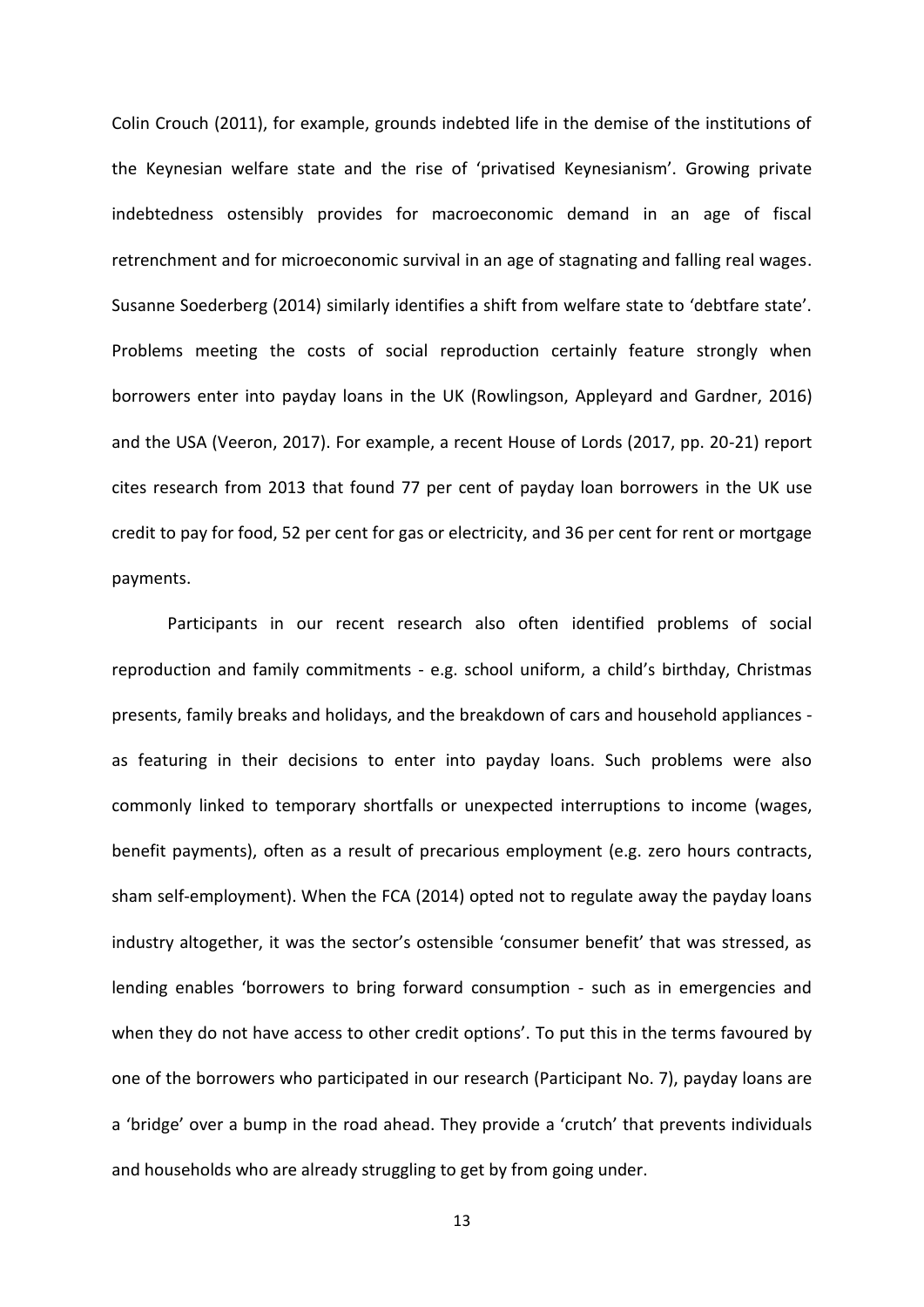A further feature of indebted life highlighted by current scholarship is that the indebtedness the population is shot through with multiple dynamics of inequality that include racialised, gendered and inter-generational differences (Joseph, 2014; Montgomerie, 2013; Roberts, 2016). Whilst borrowers in the payday lending market in the UK are far from uniform, they do tend to have certain socio-demographic characteristics. It is class and inter-generational inequalities that are to the fore in the credit-debt relations of payday lending in the UK. Payday loan borrowers tend to be the working poor and young families with stagnant and falling low-to-middle incomes who are already battling to make ends meet. As dependence on payday lending in the USA also demonstrates (Servon, 2017), the 'life-cycle' that once provided a heuristic for the generational stages of financial life and which emphasized the importance of saving during early adult years - no longer holds for a significant section of the population (Morduch and Schneider, 2017). 60 per cent of payday loan borrowers in the UK in 2015 were young adults (aged 18-34) living in households with children (CFA, 2016).

One of the defining features of the literature that critically interrogates indebted life is a set of analytical concerns that centre on how the asymmetrical power relation of creditdebt is a mainspring of contemporary governance (e.g. Lazzarato 2015). Understood as a governing relation, credit-debt is not merely enforced through long-standing sovereign legal provisions that protect the property rights of owners of capital and discipline debtors (Langley, 2009). Rather, contemporary credit-debt relations feature the 'machinic subjugation' of credit scoring techniques in order that credit and creditworthiness can be differentially assessed and priced in terms of risk (Lazzarato, 2012, p. 150). At the same time, the power relations of credit-debt work on and through the intimacies and intensities of everyday and embodied lived experiences (Deville, 2015; Deville and Seigworth, 2015).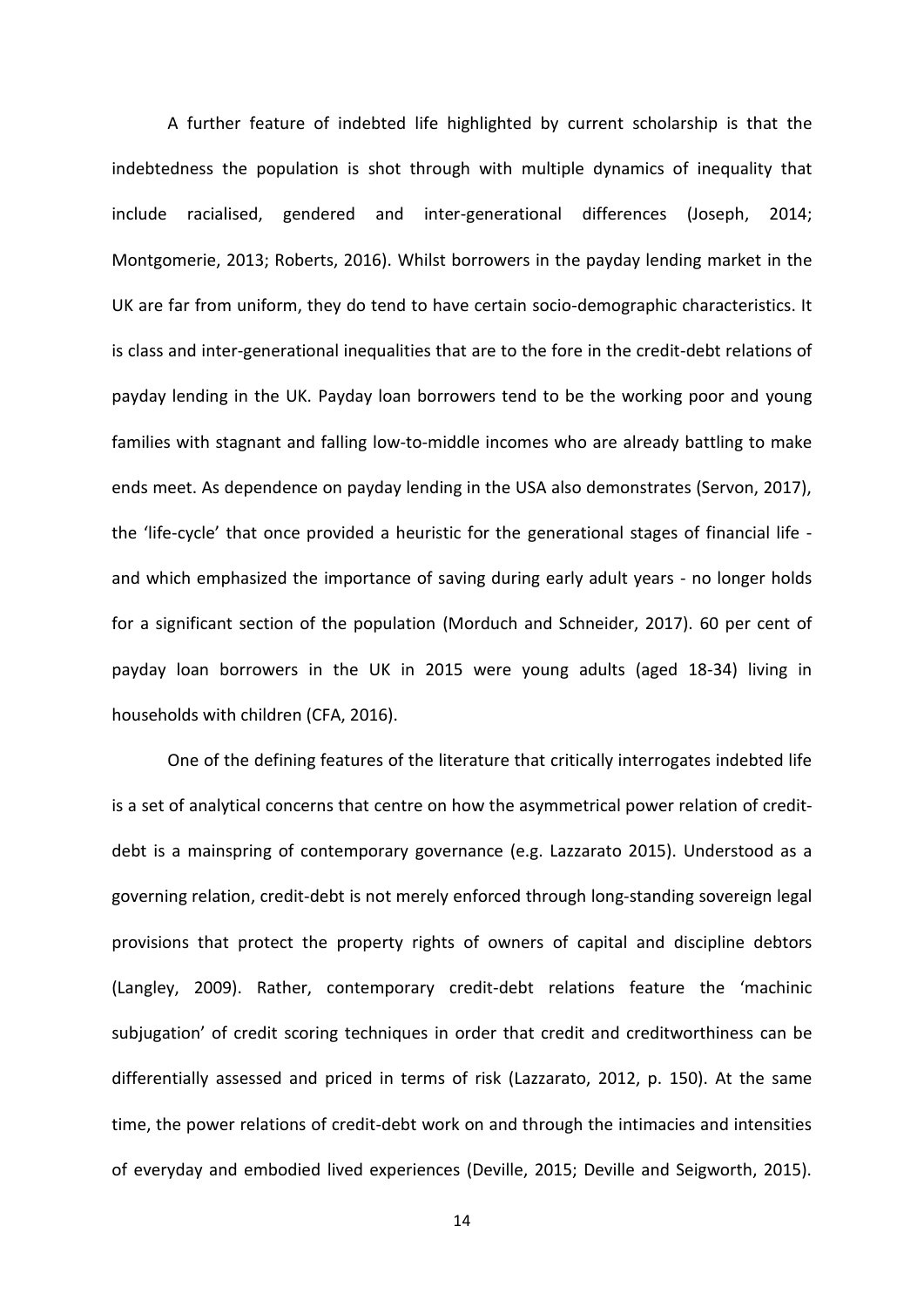Debtor subjects are hailed who - animated by a pervasive combination of debt's moral economy of guilt and the speculative culture of financialised capitalism (see, respectively, Dodd, 2014, pp. 135-161; Haiven, 2014) - responsibly work on themselves and their creditworthiness to ostensibly make good on their socio-economic futures (Adkins, 2017; Langley, 2014).

In the payday lending sector in the UK, borrowers are required to grant so-called Continuous Payment Authority (CPA) to lenders. While in theory CPA grants a payday lender the right to take payments from a borrower's bank account on any date, collection necessarily tends to take place on 'payday' or when other income registers in a borrower's account. Under the new regulatory regime, lenders should inform borrowers in advance of when they plan to take a payment and how much it will be. Lenders are also now limited to only two failed attempts to exercise CPA, and failures require that follow-up contact is made with responsibilised debtor subjects to establish why they have not made their repayments.

A small but significant number of our research participants recognised that the credit-debt relations of their payday loans were particularly significant to how they ordered their socio-economic lives. Whilst borrowers tend to initially give little consideration to their repayments – an issue we discuss in the final section, below - some are acutely aware of their debts from the outset of entering into loans. For these borrowers, their debt obligations prompt the prioritisation of settlement:

I said, "Let's just pay that [i.e. the payday loan] off and then we'll see where we're at with the rest of the bills." So we always paid that off first, literally before the rent, so we didn't start getting bombarded with calls saying, "You've missed this, you've missed that."' (Participant No. 10).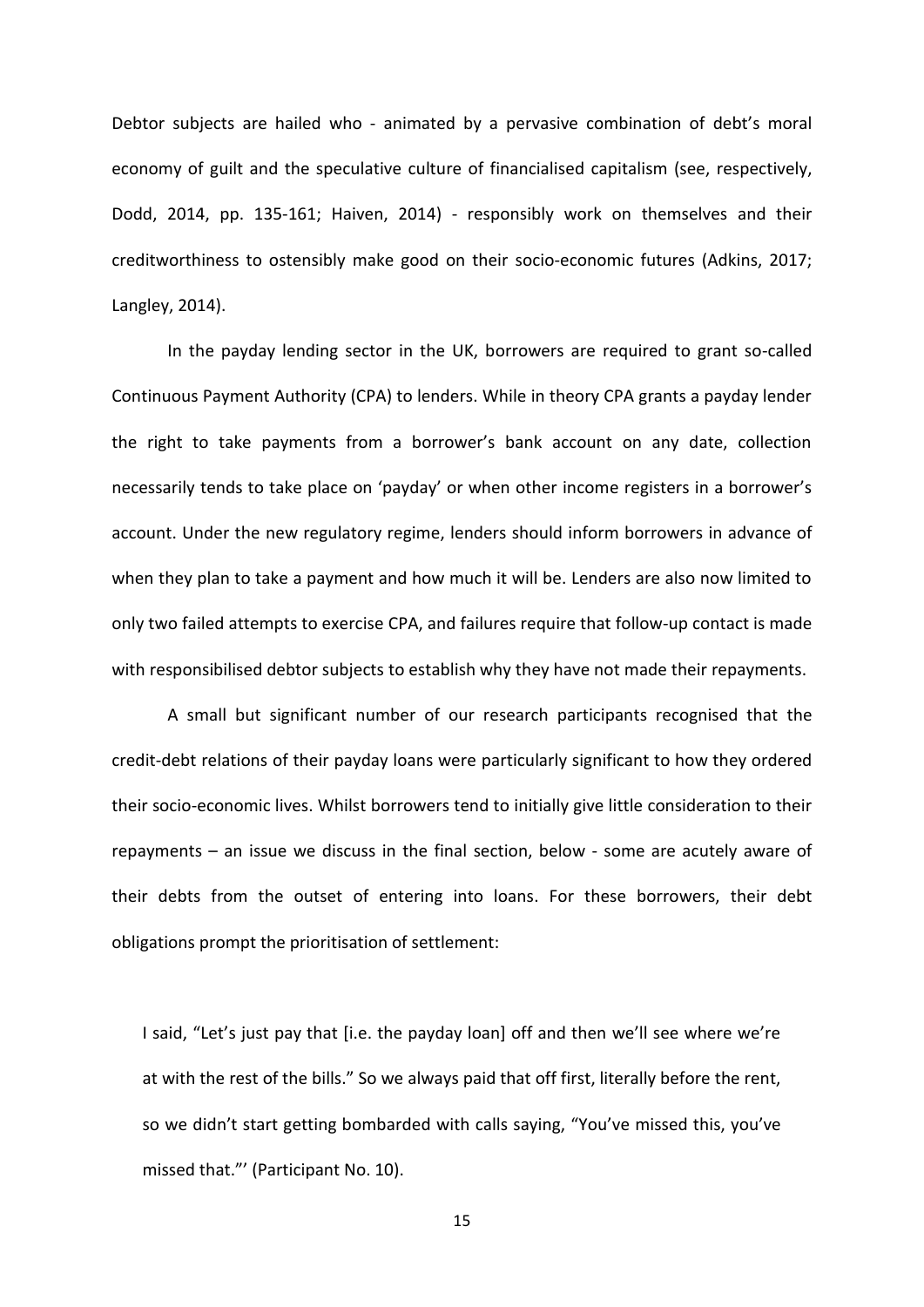Indeed, some borrowers even regard payday loans in positive terms relative to similar forms of credit-debt relations - such as revolving credit on credit cards - precisely because they require prompt repayment (Rowlingson, Appleyard and Gardner, 2016). The wider implications of failing to meet their debt obligations are also a factor that impinges on how certain borrowers negotiate payday loans. For these borrowers, the negative future impact of the non-payment of loans on their credit score and creditworthiness focuses their attention on the importance of making good on their obligations in the present.

The indebted life literature thus provides important analytical insights for understanding payday lending as indicative of the significance of credit-debt as an economic and governing relation under neoliberal capitalism. Nonetheless, the existing literature struggles to cast light on a notable finding from our research with payday loan borrowers: they tend (in the main, but not exclusively) to relate to their loans as money, and not as debt or, indeed, as credit or finance. Critical social scientific research into indebted life overlooks the role of money, an omission that is especially problematic when, as in payday lending in the UK, borrowers experience and enact their indebted lives through money which also undergoing significant transformations.

# **Indebted life and money**

Explicitly or otherwise, the indebted life literature is underpinned by social theories of money that collapse monetary and credit-debt relations into each other. There is broad agreement between Marxist, post-Keynesian and heterodox theories of money that, in different ways, conflate monetary and credit-debt relations. Marxist political economists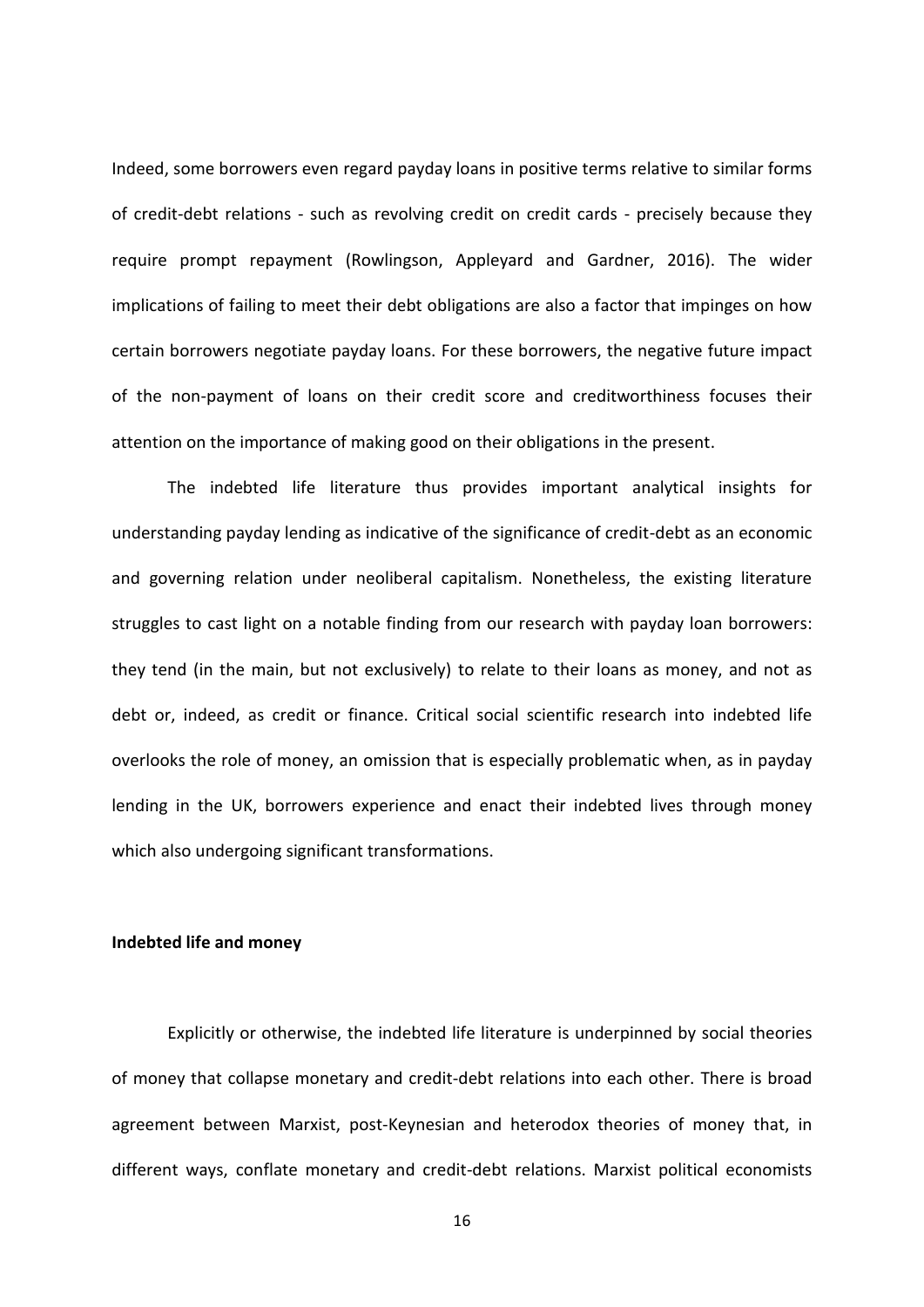now largely reject the distinction that Marx drew between 'token money' (i.e. currency backed by gold) and 'credit money' (especially, interest-bearing and fictitious capital), particularly when analysing the ascendency of financialised accumulation as the triumph of the credit money form (see Dodd, 2014, pp. 61-3). Post-Keynesianism, meanwhile, regards the creation of credit-relations as a process of monetary production, and burgeoning creditdebt relations are understood to reflect the power of *ex nihilo* private money creation held by fractional reserve banks (Wray, 2011). Related, the 'heterodox school' (Ingham, 2004) of monetary theory - taking inspiration not only from Keynes, but also from Schumpeter, Weber, and Innes, amongst others - also blurs the differences between money and creditdebt. The heterodox school works with the so-called 'credit theory' of money and insists that all money is, ultimately, a social relation of credit-debt.

For the very few accounts of indebted life that hold monetary and credit-debt relations apart from one another in theoretical terms, underlying social theories also lead to a structural and disciplinary understanding of money's role. Lapavitsas (2014), for example, calls attention to the monetary basis of financialised accumulation in order to highlight that certain monetary transformations – most notably, the post-Bretton Woods emergence of fiat money – underpin the triumph of credit money in Marxist terms. For Soederberg (2014), meanwhile, what Marx termed 'the community of money' draws a veil over the exploitative realities of indebted life, such that monetised abstractions (e.g. differentiated risk-based rates of interest) serve to normalise and naturalise the uptake and repayment of credit-debt relations. Tiessen's (2014, 2015) interventions are especially notable, not least because he is also attentive to the affective qualities of money and its contemporary digital mediation. Nonetheless, taking his cue from post-Keynesianism via Deleuze, Tiessen argues that the dynamics of private monetary production are such that money is 'a sort of non-human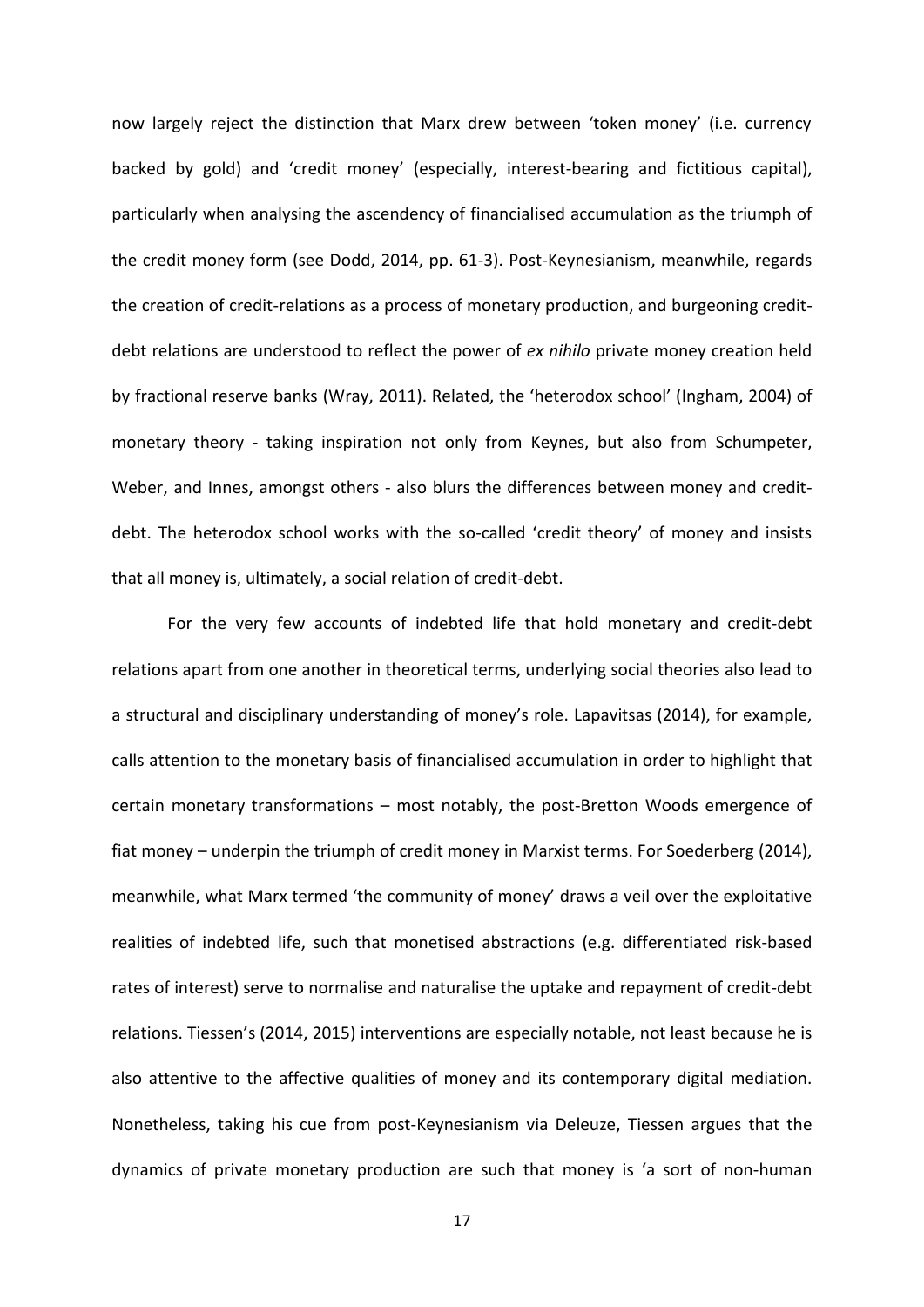agent or "desiring machine"' that acts almost imperceptibly to define and dictate debtfuelled socio-economic life' (2014, p. 290). The rise of online banking and digitally mediated financial services is therefore understood to deepen what is, in essence, a logic of private monetary expansion and 'what money has always "desired" – ubiquity, immateriality, infinite accessibility and instantaneity' (2015, p. 869). For Soederberg and Tiessen, then, money is something of a brute and disciplining force that acts in an ideological and machinic manner to reproduce capitalist credit-debt relations, not a set of relations through which indebted life is variously experienced and enacted.

We turn, therefore, to relational and pragmatist theories of money that 'emphasize its continual reproduction through the transactions that it mediates' (Dodd, 2014, p. 13). As its name suggests, a relational approach to money recognises that money is composed of promises and obligations. In this respect, there are affinities between a relational approach and Marxist attention to 'credit money' and the 'credit theory' of the heterodox school. However, a relational approach is disposed to hold monetary and credit-debt relations apart from one another in theoretical terms, rather than conflate them together. For example, following Simmel's (2004) description of money in circulation as 'a claim upon society', Dodd (2014) holds that money is 'a form of '"collectivized" debt' and 'generalized promise to pay' that is both transferable as circulating universal equivalent and provides the socially accepted calculative measure (i.e. the means of account) through which things are commensurated (pp. 92-3). Carruthers and Ariovich (2010) make a similar point about the distinguishing features of money as 'a generalized, legitimate claim on value' (p. 6). Monetary relations are of a fundamentally different order, then, to the promises and claims of the capitalist credit-debt relation wherein a debtor's obligations to a creditor are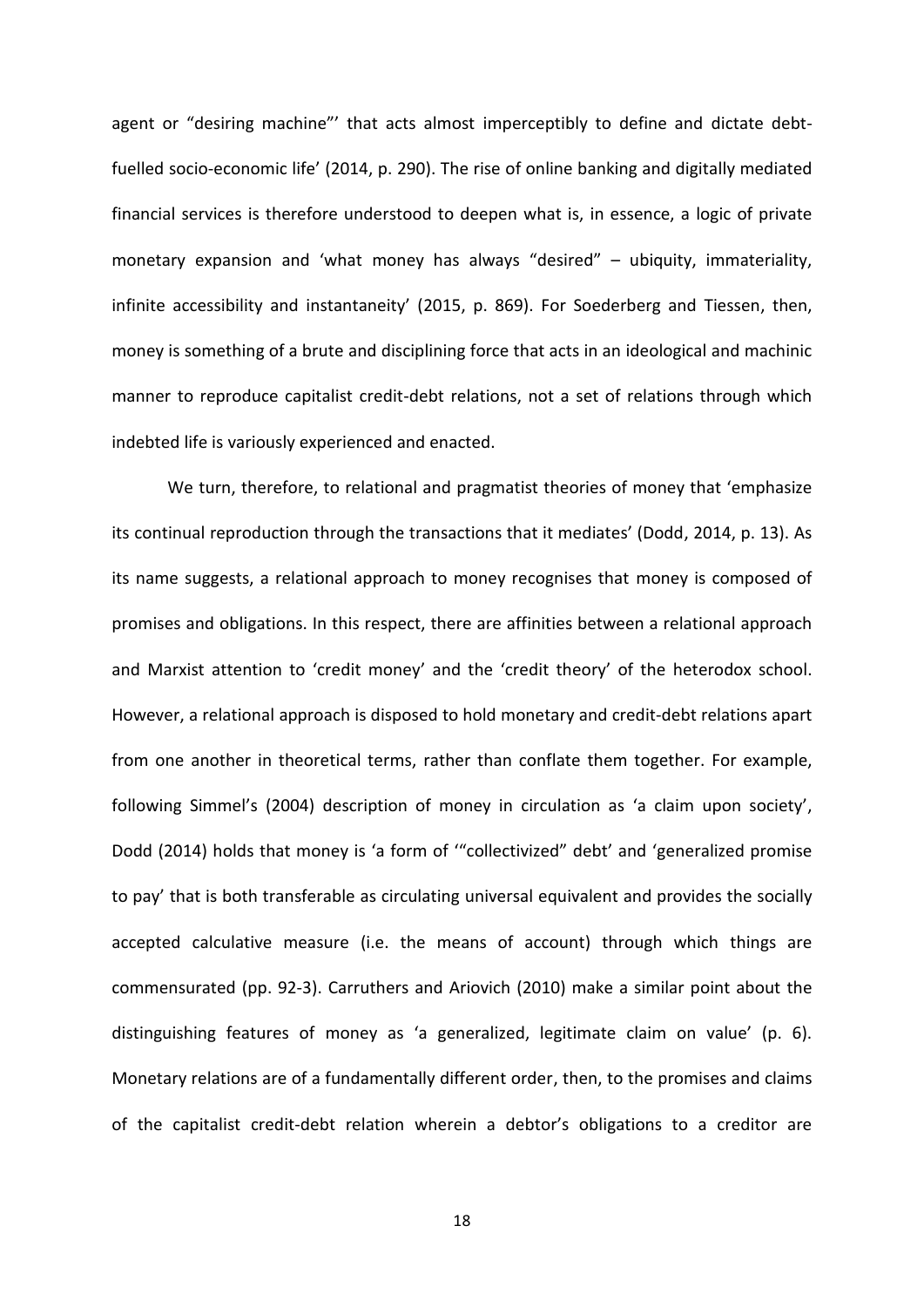contractual and are only likely circulate at a discount and in specialised secondary and thirdparty markets.

A relational approach is also germane for us because, following the influential intervention of Zelizer (1994), it sets itself against the ways in which classical social theories treat money as 'an independent force that acts on society, and even endangers it' (Carruthers and Ariovich, 2010, p. 14). A relational approach thereby encourages us to move beyond an ideological and disciplinary understanding of money's role in indebted life. That said, we find the debate which is often provoked by the relational critique of classical theories – a binary debate that hinges on whether money shapes, or is shaped by, social and cultural relations (Dodd 2014: 269-311) – to be stultifying and misleading. This is because of the pragmatics of money, and especially what Konings (2015) terms the 'duality' of money. As he has it, users of money 'have no difficulty treating money as simultaneously an objective, unitary standard of value and a contingent construction of beliefs and symbolic attachments' (pp. 19-20). Money's users 'are capable of grasping money as both universal and particular at the very same time' (ibid.), of working both with and against money as universal equivalent and means of account.

To signal our relational and pragmatist approach, we want to adopt and develop the concept of 'money culture' (Allen and Pryke, 1999; Dodd, 1994, 2014). Dodd (1994) derives the concept from his reading of Simmel's (2004) analysis of the role of money in modern metropolitan liberal life at the turn of the twentieth-century, an analysis that was primarily concerned with the significance of the very idea of money: what people thought and felt about money, what they imagined it could do, and how they believed they could position themselves in relation to its circulations and calculations (Allen and Pryke, 1999). As Dodd (1994) has it, the concept of money culture stresses that the workings of money turn on 'the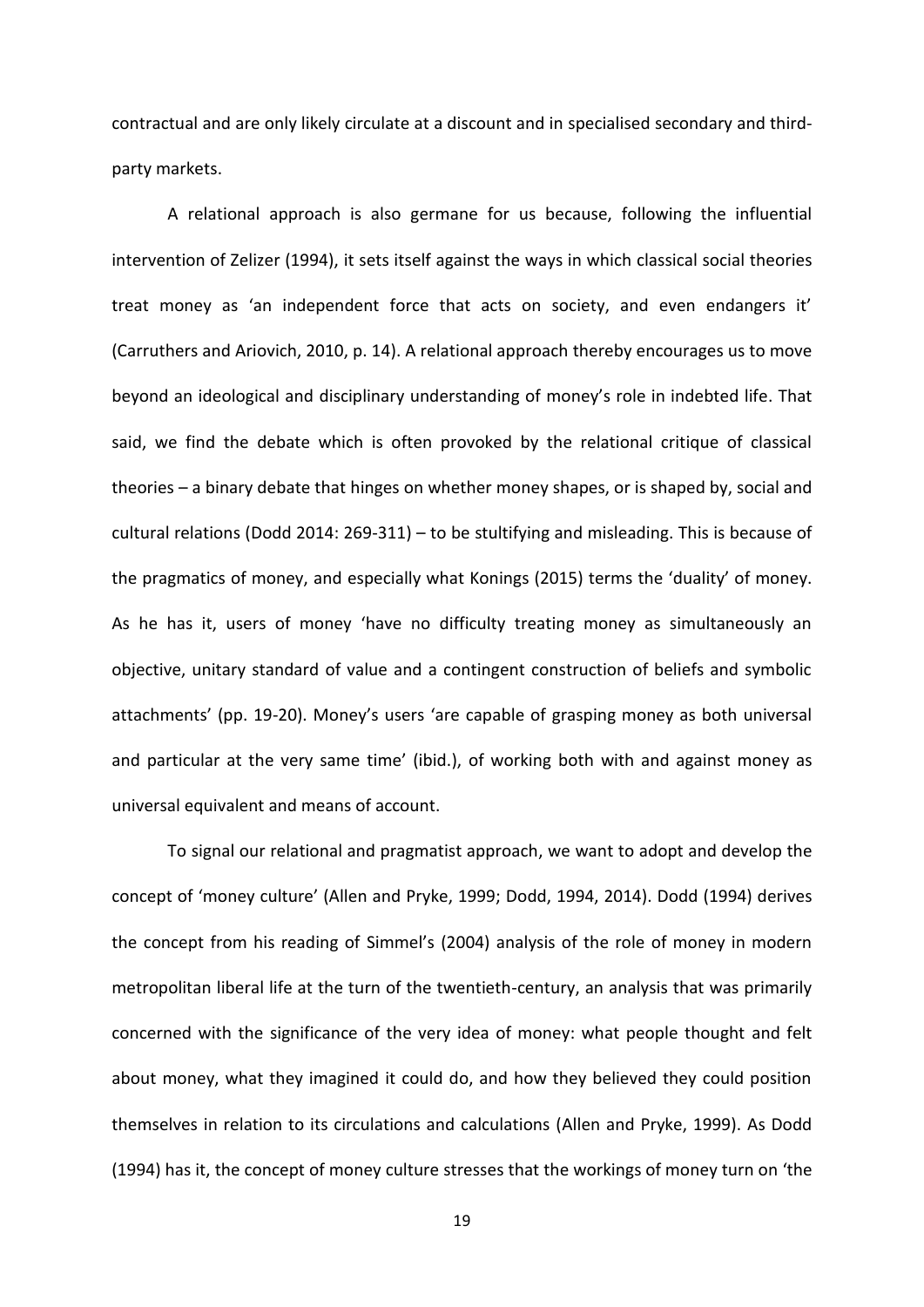attitudes, perceptions and dispositions which inform how individuals actually handle money' (p. 49). Thus, for us, the money culture concept centers analytical attention on the dispositions that infuse the relational practices of money-in-use, dispositions that can both mobilize and run counter to money's powerful fictions as universal equivalent and means of account.

#### **Money culture and payday lending**

Understood in this way, the concept of money culture would seem to have considerable capacity for analyzing money's role in indebted life. A relational and pragmatist approach to money is disposed to hold monetary and credit-debt relations apart from one another in theoretical terms, but not necessarily to consider how they are intertwined in the everyday routines and rhythms of indebted life. Carruthers and Ariovich (2010), for example, maintain a firm distinction between money and credit when developing the relational approach, but their primary purpose is to 'present money *and* credit as "social artifacts," grounded in changing institutional, social, and cultural foundations' (p. 167, *emphasis added*). However, attention to the cultural dispositions of money-in-use has the potential to begin to reveal how, for borrowers, monetary relations can become variously mingled and merged with relations of credit-debt. In this final section of the paper, then, we unpack the various ways in which borrowers relate to their payday loans in monetary terms by further developing the money culture concept in three principal directions.

# *Money's culture*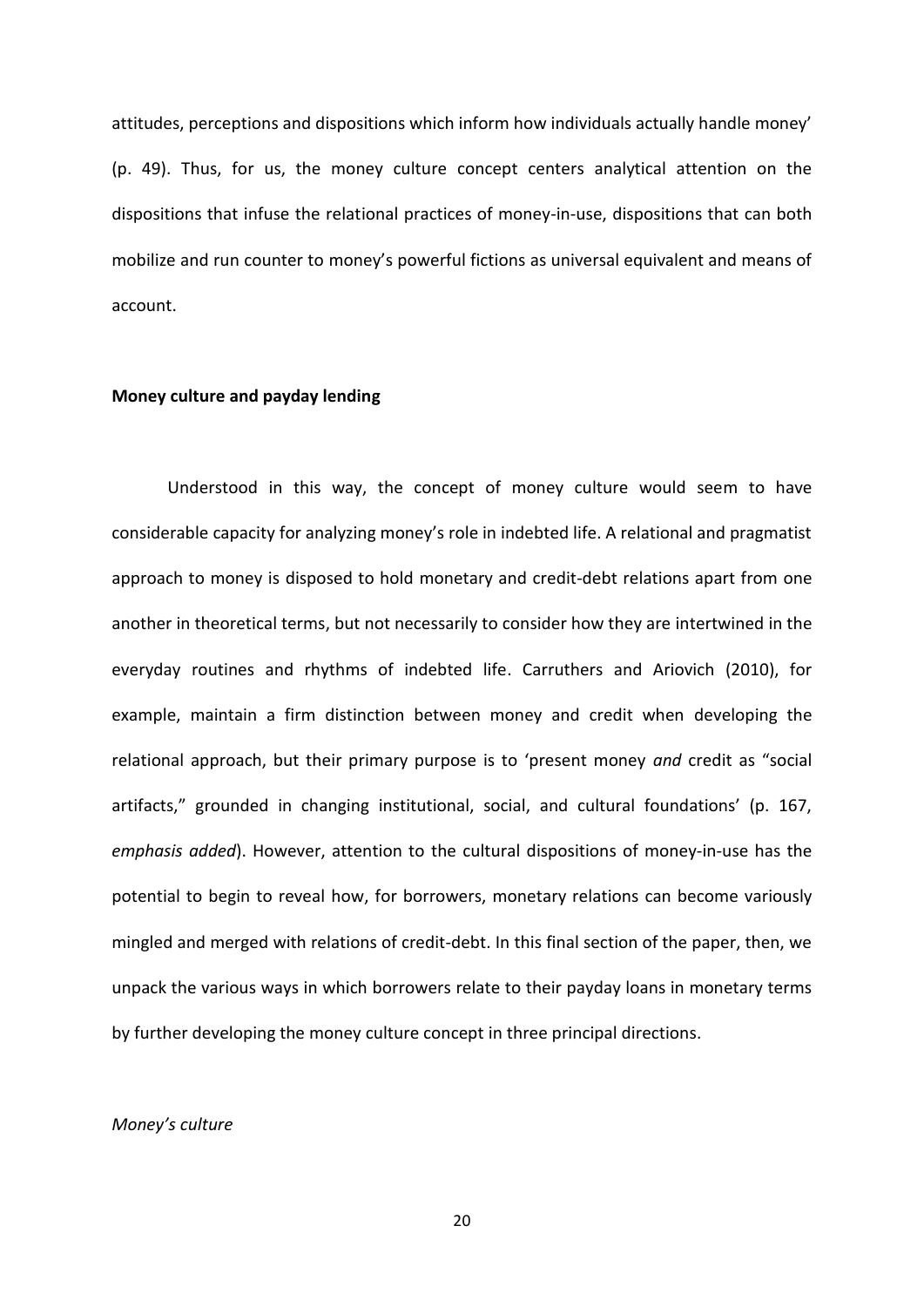In the first instance, the concept of money culture refers to the deep seated perceptions and attitudes that, when money is in use, produce and reproduce the essential fictions of money as universal equivalent and means of account. Money culture includes what we will call, by way of shorthand, 'money's culture'*.* This is something that is too often overlooked by relational approaches that can slide into treating money as 'a thing which is acted upon' and revel in revealing the 'endless play of money cultures' (Allen and Pryke 1999, p. 65; see also Maurer, 2006). For us, in contrast, money is a culture.

Money's culture constitutes the indebted lives of payday loan borrowers as they enter into credit-debt relations. Put another way, borrowers do not so much enter into loans 'because of a sheer lack of money' (House of Lords, 2017, p. 96), but tend to understand their pressing needs and wants in terms of money. As noted above, many of our research participants turned to payday loans to meet the costs of social reproduction. But a large proportion (16 out of 40) cast their decisions to enter into payday loans as impulsive in some way – as largely unconnected to social reproduction, and oftentimes related to personal problems and wants. This includes the regular use of payday loans by borrowers to meet the costs of gambling and/or alcohol addiction, or financial problems related to mental health issues. But it also includes entering into payday loans to fund, for example, 'a gram of Charlie' and 'bottle of Prosecco' on an evening out (Participant No. 6), 'things that were frivolous' (Participant No. 7), and 'a nice pair of trainers or a pair of shoes that I wanted' (Participant No. 23).

Regardless of whether payday loans are entered into to meet needs (e.g. shelter) or wants (e.g. Prosecco), the dispositions of money's culture are such that both needs and wants are typically rendered by borrowers as equivalent and quantifiable in terms of money. Indeed, such is the constitutive force of money's culture that borrowers more-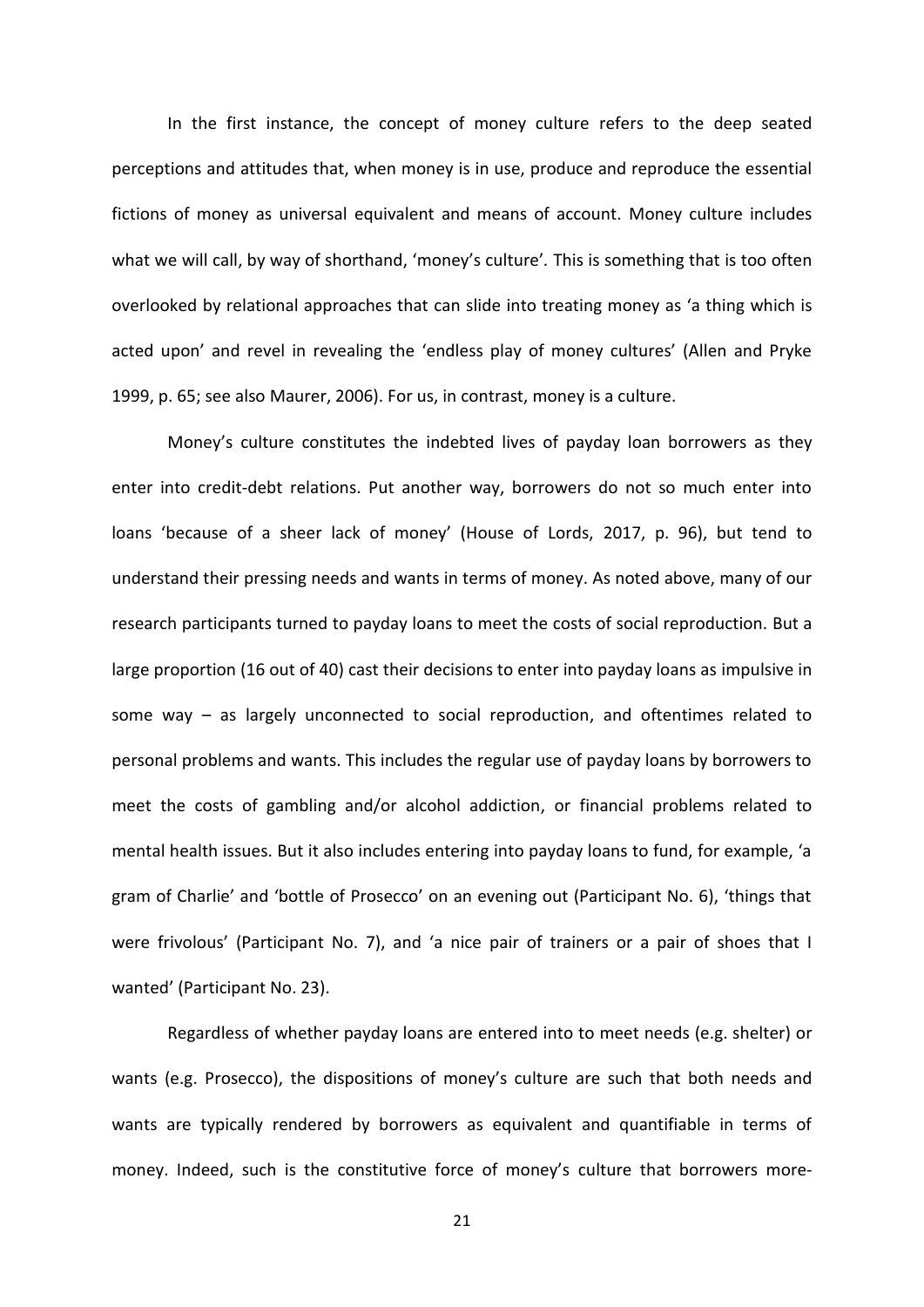often-than-not actually cast entering into payday loans as gaining access to money, and not as applying for credit or finance. In this sense, it is money as circulating universal equivalent – not credit and finance – that appears to be critical to 'easing life' (cf. Deville, 2015, p. 13). From the perspective shared by a majority of payday loan borrowers in our research, their credit-debt relations are not only denominated by money, they are money.

For some borrowers, moreover, the digital mediation of payday loans furthers the tendency to regard loans as money. This is because loans - accessed at any time and from anywhere, and transferred into online bank accounts - appear as somehow ethereal and intangible:

It was just all very simple and it didn't feel like there was any real money involved … I probably never actually physically saw the cash that I got because it all went straight into my bank. I didn't have to physically go and get it. …. Then when I wanted to spend it, it was spent on a card so it theoretically came into my account and it theoretically went back out again (Participant No. 7)

Once borrowers entering into payday loans are 'thinking about the money', then, they may also be 'never, ever think[ing] about the level of debt it was putting us into' (Participant No. 38).

Money's culture also constitutes the indebted life of payday loan borrowers as they seek to negotiate their obligations. As noted in section 2 above, some are acutely aware of their debts and prioritise repayment. Those who enter into payday loans to access money and satisfy needs and wants rendered commensurate through money are, however, more likely to give little initial consideration to repayment. And, once they are required by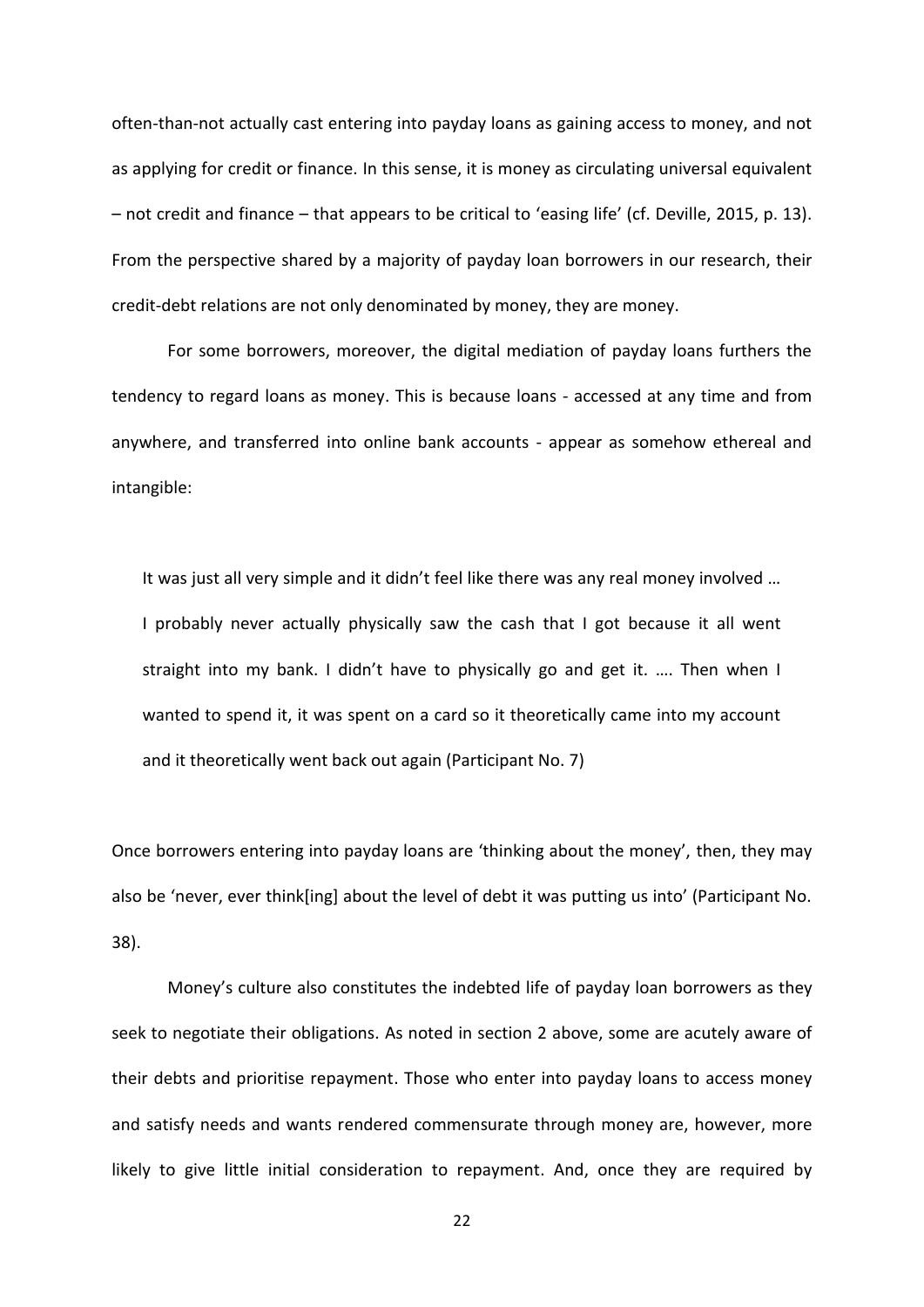lender's CPA to make repayments, these borrowers enact dispositions of money's culture as they seek to negotiate their obligations. In effect, payday loan borrowers tend to mobilize the very idea of money as calculative means of account as they render their obligations to lenders equivalent with other obligations - such as energy bills, rent, and mortgage repayments. Credit-debt relations are thus not regarded by borrowers as pivotal to governing their socio-economic lives, but as essentially the same as other demands placed upon them for payment. Loans are typically incorporated into monthly cycles of money management and payment that seek to make ends meet, once earnings and other income have been transferred into their bank account.

The dispositions of budgeting and money management that constitute the negotiation of debt by payday loan borrowers are somewhat distinct, however. This is because loans are sometimes entered into precisely because a borrower is unable 'to get to the end of the month with your own money', and arrives at a situation where 'you can't balance your books' (Participant No. 17). Rather than a cycle of monthly money management that culminates in the settlement of outstanding debts, the dispositions of money's culture can therefore contribute to configuring 'kind of a vicious circle' (Participant No. 11) wherein the end of the month is the moment in which payday loans are rolled-over and/or renewed. Especially when they are perceived as money and not as credit-debt relations, payday loans can become a regularised feature of money management. Indeed, at the height of the UK market, one-third of all payday loans were repaid late or not at all, and over one-quarter of all loans were rolled over at least once (OFT, 2013).

The digital mediation of payday loans can contribute to this vicious circle. Borrowers who are 'shuffling' and 'juggling' (Participant No. 14) their money at the end of the month may treat payday loans as akin to a bank overdraft. Payday loans are accessed from non-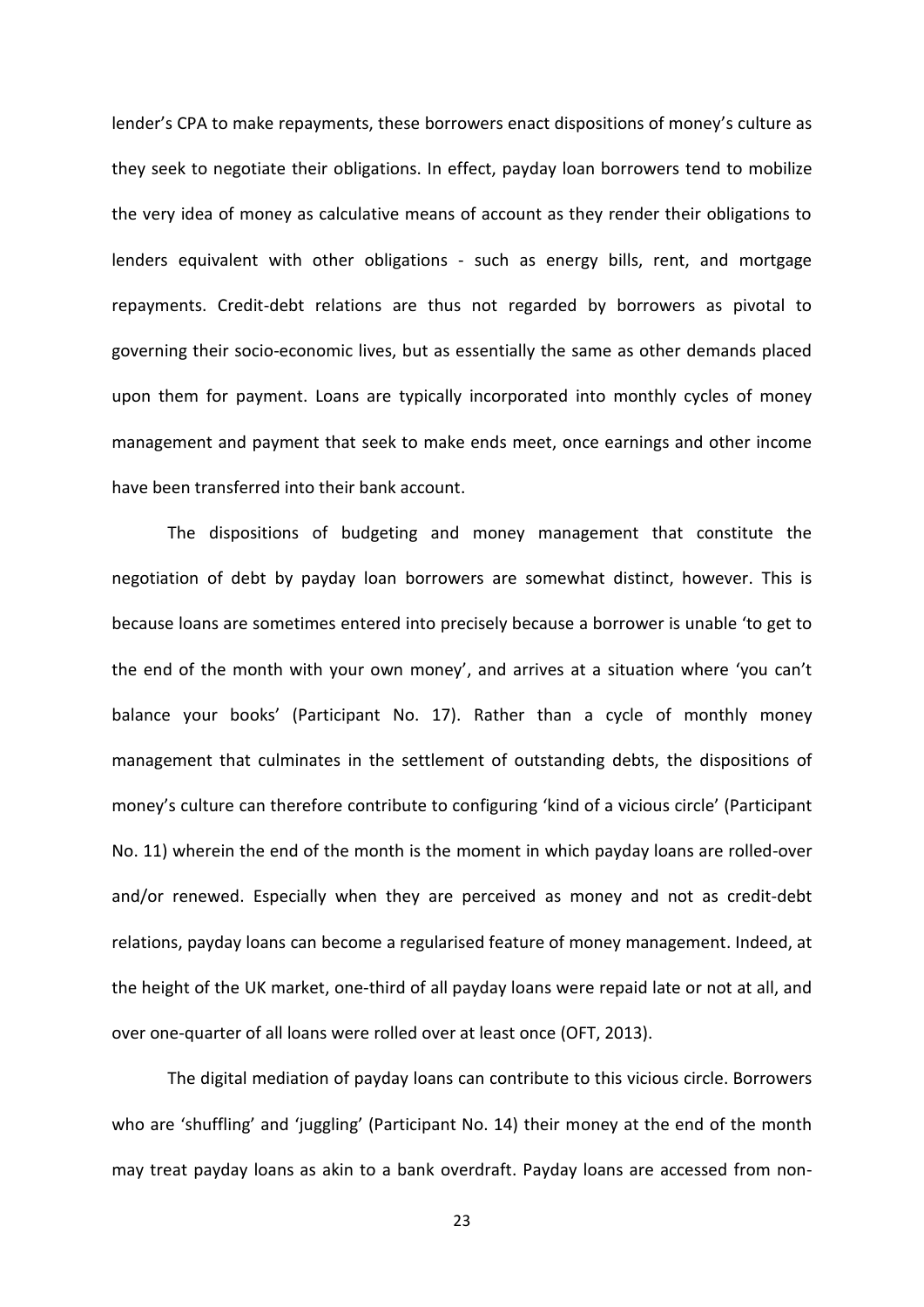bank lenders, but they are only a few clicks or swipes away from registering as money in the online bank accounts of borrowers. Equally, borrowers are frequently contacted by lenders with the offer of payday loans through texts and emails: 'I mean you expect them to look for repeat business, the same as any other company but yeah, it was pretty much every day' (Participant No. 20). And, payday loan borrowers find that automated text and email correspondence is actually triggered within minutes of them clearing their existing obligations to lenders.

## *Money's meanings*

The legacy of Viviana Zelizer's (1994) founding contribution is that relational approaches consistently emphasize that 'We routinely assign different meanings and separate uses to particular monies' (p. 5). As Zelizer powerfully shows with reference to households in the USA between 1870 and 1930, families variously instantiate categories and distinctions that, in effect, make money-in-use multiple rather than singular and universal. In our terms, the money culture concept refers not only to money's culture, then, but to dispositions that ascribe significances to money-in-use which run counter to the powerful fictions of money. It also refers, in short, to 'money's meanings'.

As borrowers render payday loans as monetary relations and not credit-debt relations, they also tend to fill their loans with meanings. Loans therefore tend to regarded as different from other forms of money. In Zelizer's (1994) terms, payday loans are 'earmarked' by borrowers. They are imagined as 'separate pools' of money that are distinguished on the basis of whence they came from (Zelizer, 2011, p. 91): not all pounds sterling in borrower's online bank accounts are regarded as the same and as equal. For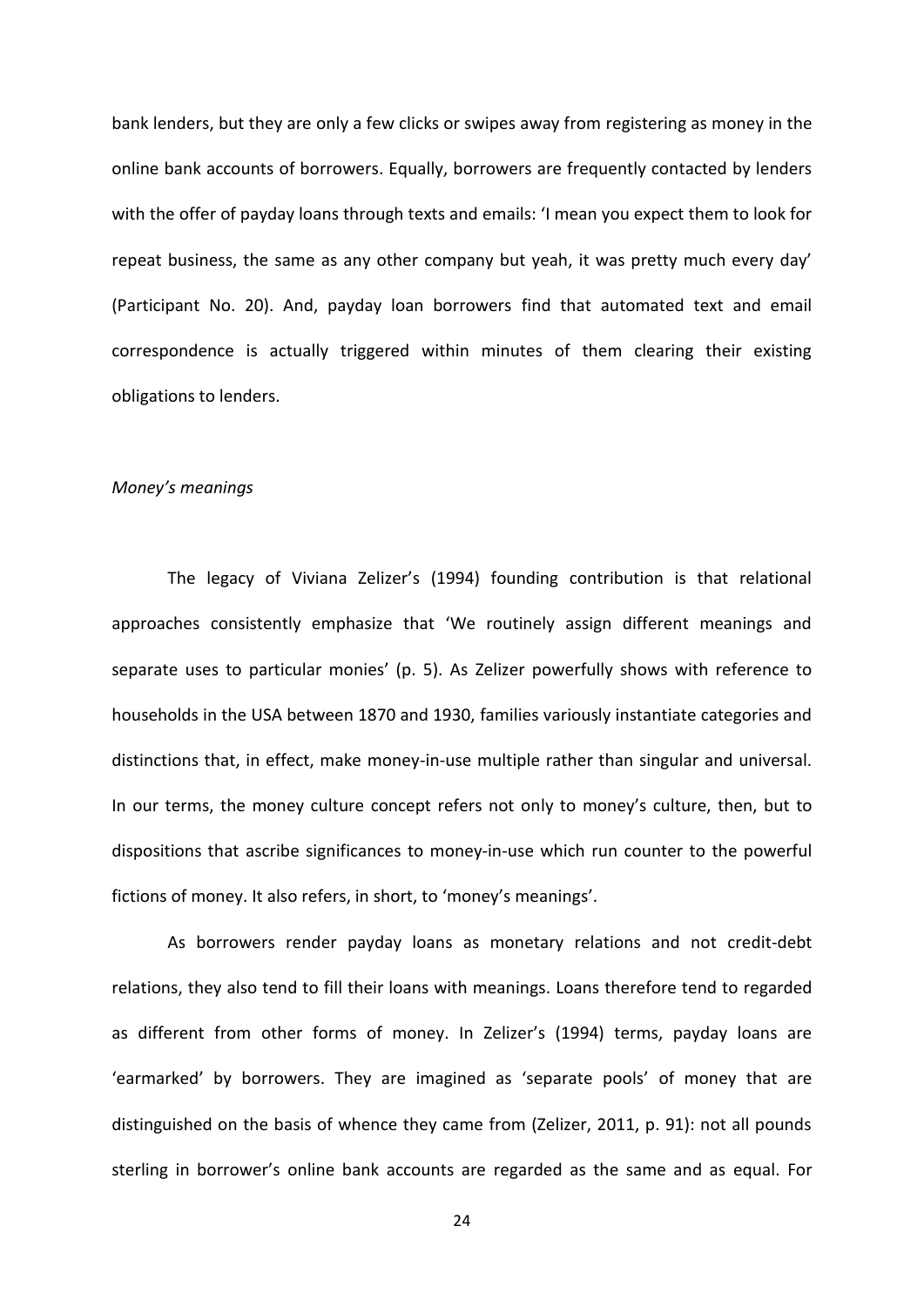payday loan borrowers, the earmarking of their loans as borrowed money rests primarily on their perceptual differentiation from money as income, especially money as wages but also money received more broadly (i.e. benefit payments).

As Wilkis (2018) underscores, such differentiations of money through inscriptions of meanings can create strong moral hierarchies between 'lent money' and 'earned money' in particular. For borrowers, how the lent money of payday loans is to be spent can become a moral matter linked to the maintenance of social legitimacy. Indeed, for the majority of borrowers that earmark loans in this way, loans are only to be spent in ways that are deemed to be essential and absolutely necessary. They are a kind of 'special' money that is not to be 'just wasted' (Participant No. 5). Here, then, money's meaning constitutes the borrowing of payday loans as only for meeting costs of social reproduction, family commitments, birthdays and so on. For some borrowers, however, money's meanings constitute the spending of payday loans very differently. This is because earmarked loans are 'like free money ... because I didn't do anything really to get it ... I didn't work for it really'. Borrowers are therefore 'care free with it because it was there in my bank, free money' (Participant No. 8).

The tendency for borrowers to not regard loans as equivalent to money in general is also impacted by the digital mediation techniques of the payday lending sector. Digital mediation influences how borrowers fill their monetary obligations to lenders with meanings, and does so in two main ways. First, borrowers can find that meeting their obligations is 'Sort of like a game in a way' (Participant No. 10). As one borrower describes it,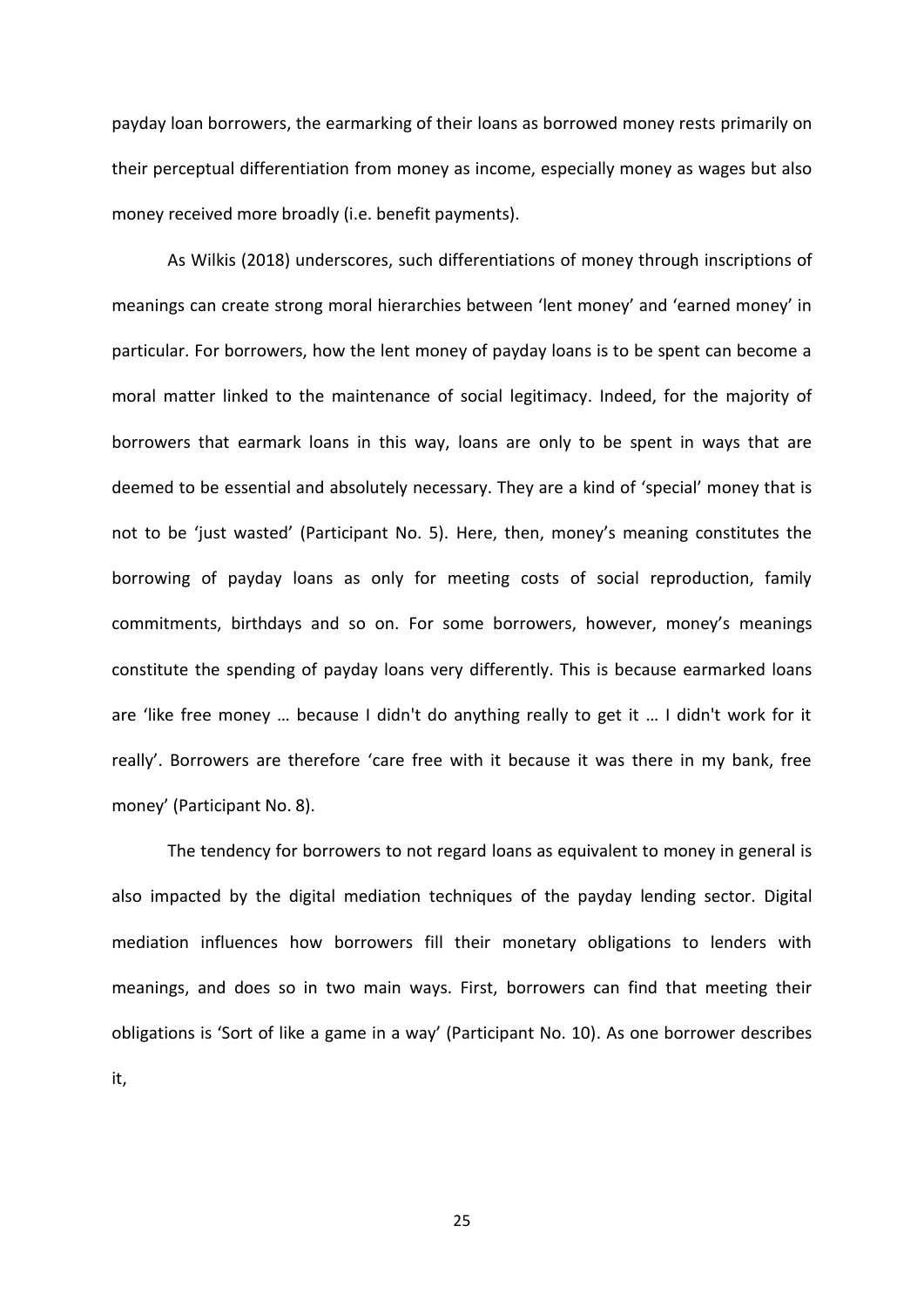The way the apps are set up are very much like playing a game. It was like if I press this, if I pay back on this day, if I slide this up to here, if I take out that much and I pay back then, that's what I'll owe. Look at the calendar, when does that fall on? I'll move that up a bit, bring that down (Participant No. 7).

Such gamification can have the effect of making money management 'a bit like … it was all theoretical' (Participant No. 10). Monetary obligations to lenders are thus earmarked as being of a different order to obligations to gas companies, landlords and friends and family, for example (see also Ash et al., 2018b). They are certainly monetary obligations, but they are somehow less pressing and may be less likely to be settled.

Second, the meanings attached to monetary obligations can become imbricated differently because digital mediation is not only more 'private' than face-to-face or even telephone mediation, but feels like 'it was between me and the computer' (Participant No. 7). As the same Participant continues,

Because it was all so anonymous, I wouldn't have even thought I had a relationship with them. ... This was just electronic gadgets and, like I say, sometimes it didn't even feel like there was money coming from them, it was just like there was money in my account.

For some payday loan borrowers, then, the meanings that they ascribe to their monetary relations are not unlike the 'post-social relations' that Knorr Cetina and Bruegger (2002) describe when analysing how traders in high finance engage with the market. The screen that payday loan borrowers engage with 'is the market as an exteriorized assemblage of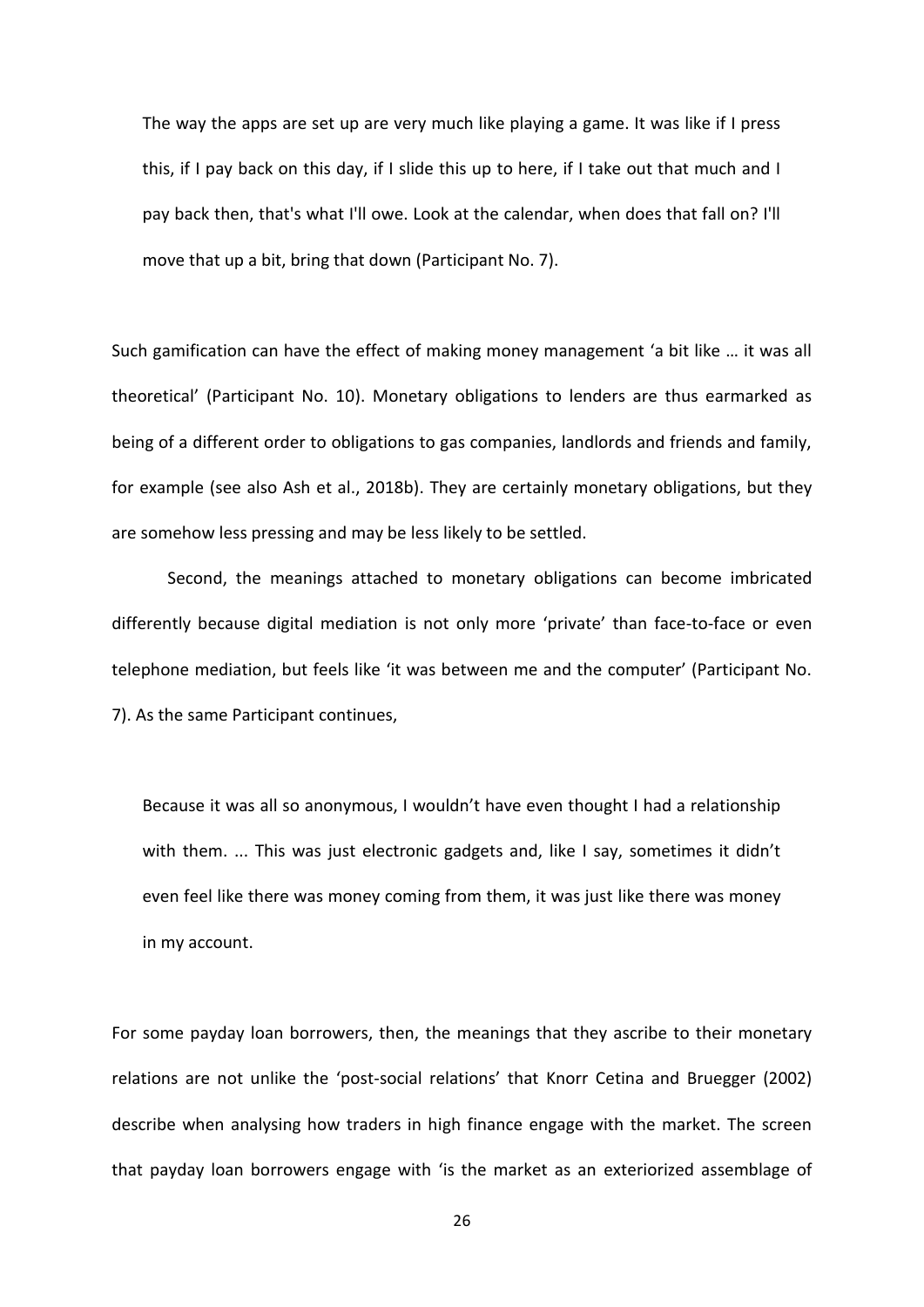practices brought together in one place', such that monetary relations 'are mediated by real objects that constitute persons virtually' (p. 161). For the borrower in question who felt as though their relations were with 'electronic gadgets', for instance, a number of their payday loans were from a lender called Payday Pig. 'The closest' that they came to envisaging their creditor was 'imagining a little piggy sitting at the other end of the laptop going yes, ticky, ticky' (Participant No. 7). They 'never imagined like Ebenezer Scrooge sitting with his bundles of cash sending it down' because they 'want[ed] it to be like little electronic people sending electronic money off.'

# *Money's affects*

For us, the concept of money culture needs to be developed in a way that moves beyond definitions of 'culture' that were introduced into the early elaborations of the relational approach by Zelizer (1994, 2011) and others. Conceptions of culture in the study of money have remained largely immune from the so-called 'affective turn' across the social sciences (Gregg and Seigworth, 2010), despite the foothold it has established in cultural economy accounts of financial markets and indebted life (Deville, 2015; Deville and Seigworth, 2015; Langley, 2015). In Dodd's (2014) recent overview of the relational approach, for example, culture is defined as 'shared meanings, and our representations of them' that shape 'what money has variously come to be' (p. 272). In his earlier work, however, Dodd (1994, p. 49) signals the possibility of a conception of culture as 'dispositions', such that user's orientations to money can feature both thoughts and feelings, suppositions and sensibilities. Money culture certainly includes the perceptions of money users, but it also includes a host of more-than-personal, atmospheric and affective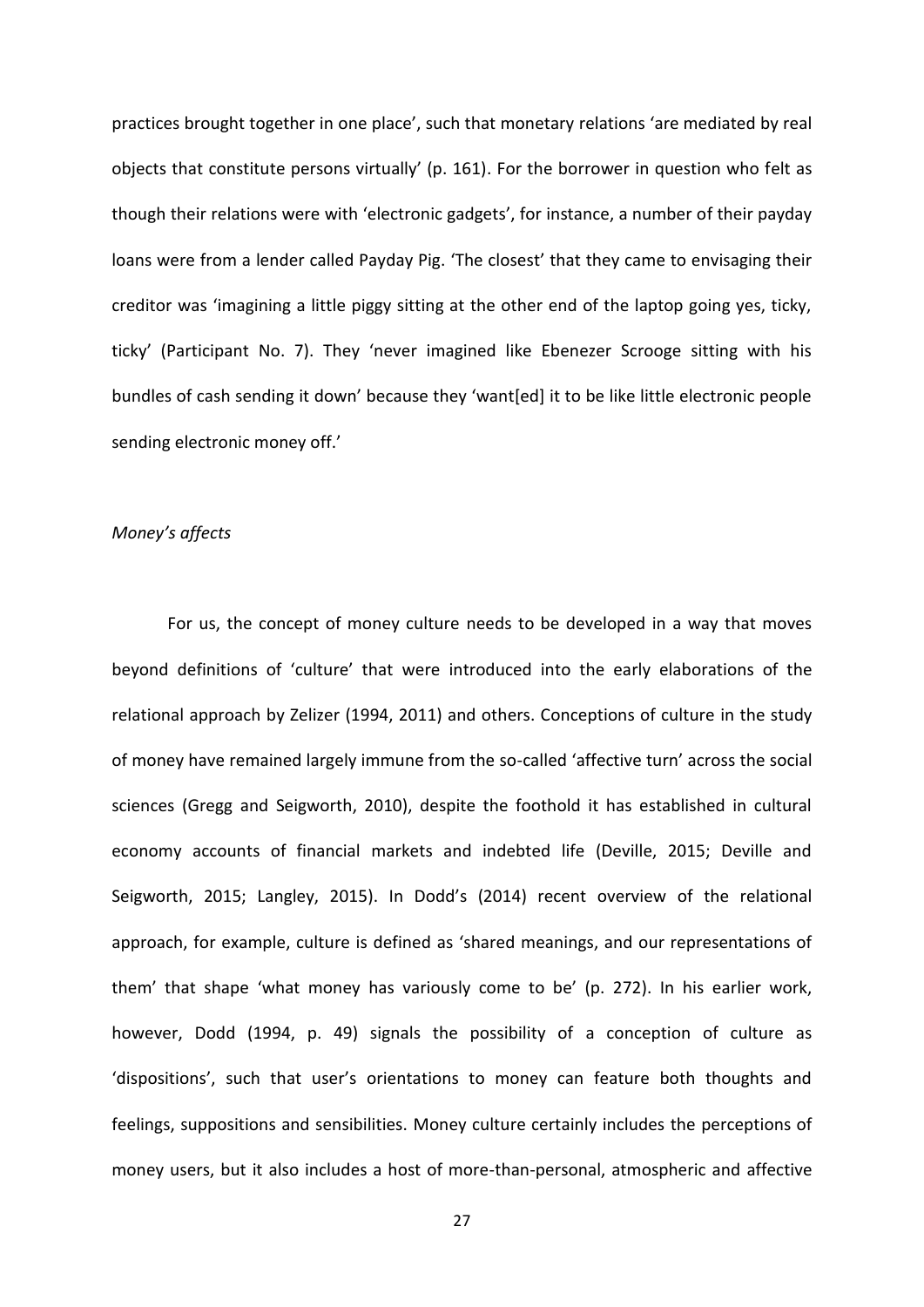energies that animate money-in-use, such as, for example, hope and optimism, and anxiety and fear. Money culture therefore includes what we call 'money's affects'.

When taking up payday loans, a small number of borrowers who are 'wanting money' (Participant No. 17) take on debt because of desire for money in and of itself:

… I had no justifiable reason … why I wanted to spend that money but I wanted to because I knew I could. … it [i.e. the loan] was there, I could get it. I didn't care that they were charging me extortionate fees, it was easy to access (Participant No. 7)

As Noam Yuran (2014) highlights, such expressions of desire for money itself are an aberration in the context of the powerful rationalities of money: 'people may want things that money can buy … but they cannot want money itself' (pp. 2-3). Yet, as Yuran also suggests, when money is in use, desire for money itself makes intuitive sense to its users, not least because holding money as universal equivalent and its purchasing power are perceived as symbolic affirmation of one's standing and freedom in a liberal society.

Borrowers can thus enter into payday loans to access money that they feel they deserve because their efforts and achievements are going unrewarded in other ways: 'So I was working pretty damn hard for my family as well as for my own career progression so why shouldn't I? That was my attitude' (Participant No. 7). Here borrowing to access money is animated by the affects of money's fiction as universal equivalent. In the words of a borrower who was asked how they felt when they took out six payday loans in one day, borrowers can feel 'Rich! Excited to spend money … to just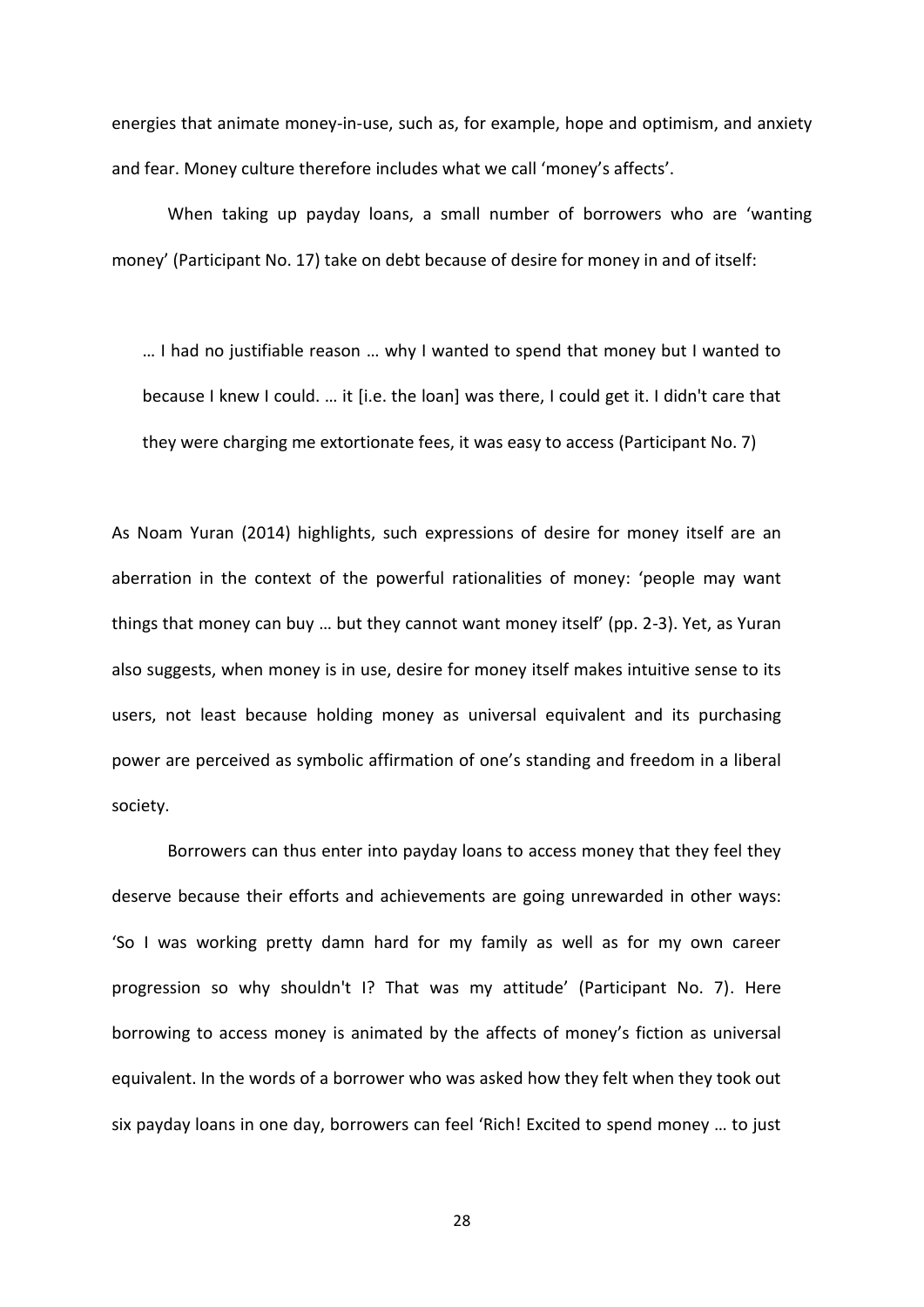burn money' (Participant No. 5). Similarly, as another borrower has it, 'it was a bit exciting in a way, thinking, "Ooh, how much shall I get?"'. They were

… excited and elated that someone was going to lend me the money. I was like, "Oh, God," you know, "there are people out there that will lend me the money" … Not thinking of, like, what it's going to be like when the money comes out of the bank. Just thinking about having the money in your bank (Participant No. 12).

Such dispositions and money's affirming and exciting affects may actually be more pronounced, then, when money is dematerialised and digitised and thus less anonymous (Hart, 2001, pp. 272-84), registering as an index of personal worth in the constantly accessible online bank accounts of its users.

As payday loan borrowers negotiate their obligations to lenders, moreover, their monetary practices can be enlivened by negative affective energies. While borrowers may feel excited when the loan they have entered into is visible as money in their online bank account, they may also feel stigmatised and chastened once the money has been spent and repayments become due: 'I just felt embarrassed and a bit ashamed' (Participant No. 13). Furthermore, once their loans are imbricated with money's negative affects, borrowers are likely to seek to hide and disguise them from partners, family and friends. In this respect, borrowing practices around payday loans are no exception to the tendency for individual and domestic monetary practices to be regarded as very private affairs - 'husbands, wives, and children often lie, deceive, or simply conceal information from each other as well' (Zelizer, 2011, pp. 101-2). Yet, for those feeling ashamed of their payday loans and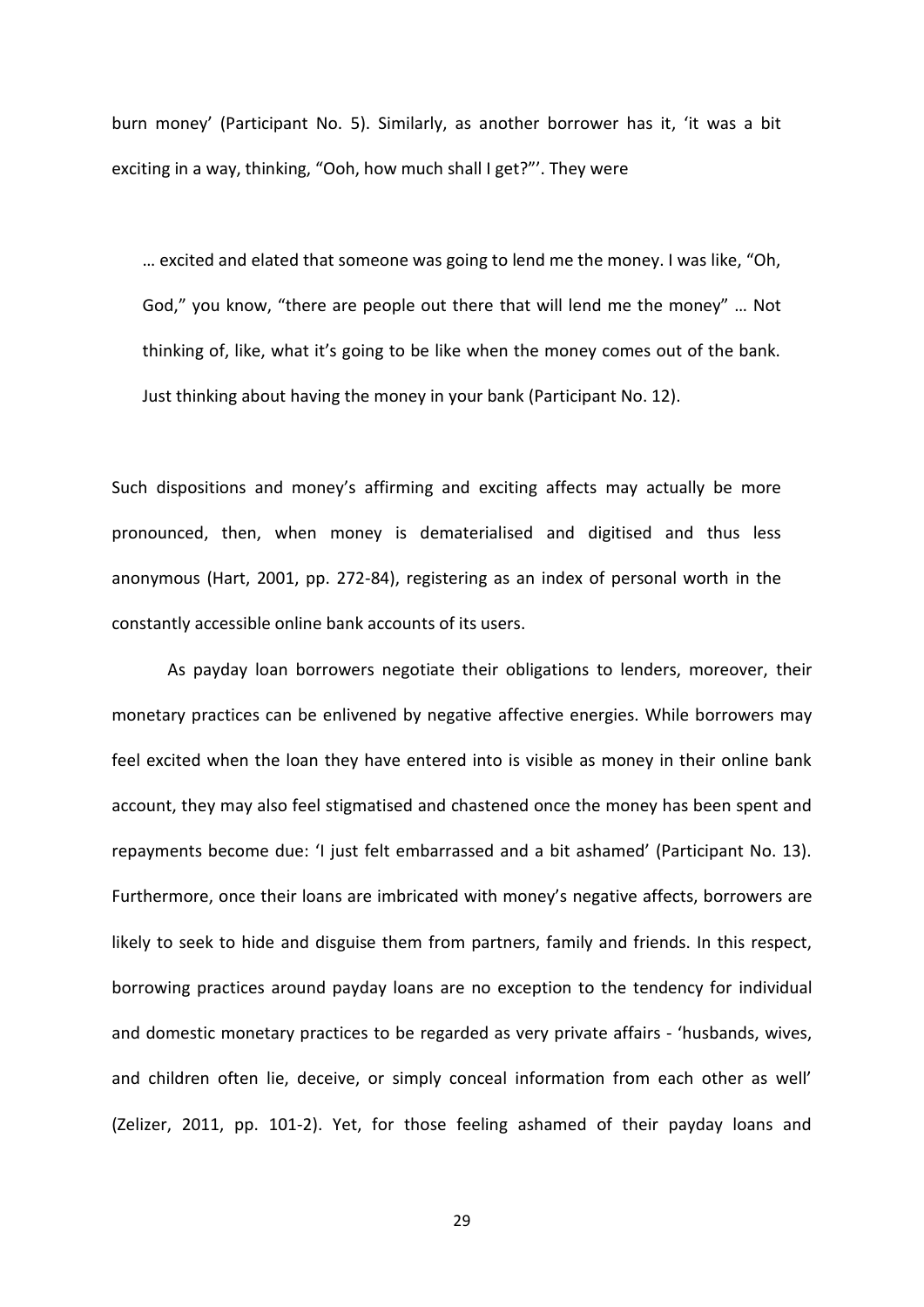'disgusted with myself' (Participant No. 11), digital mediation is also recognized as creating new opportunities for concealment from family and friends.

### **Conclusions**

The emphasis that this paper places on the role of mundane monetary practices in producing and reproducing indebted life should not be taken to imply that we would want to up-date Simmel's (2004) account of money at the turn of the twentieth-century, and argue that monetised exchange relations should be placed at the centre of our understanding of the current socio-economic condition. Whilst 'the looking glass of money' may provide 'an insightful way of understanding the relations between macro-social processes and the experiences of the poor' (Wilkis, 2018, p. 6-7), we do not wish to obscure the pervasiveness of credit-debt relations. As was shown above with reference to the existing literature on indebted life, credit-debt has become a principal economic relation that figures strongly in the social reproduction of the population. Grounded in dynamics of financialised capital accumulation and intensified inequality and precarity, indebtedness is unevenly distributed and is experienced acutely by the majority of individuals and households who turn to payday loans. As a power relation, moreover, credit-debt is increasingly significant to governing the population. There is clearly a sense in which, as Deville and Seigworth (2015) have it, 'credit and debt … have woven themselves through and around daily existence', such that 'the rhythms of our ever-roiling financial humdrum become a kind of collectively resigned ho-hum' (p. 618). Being governed in this way is also experienced particularly forcefully and painfully by payday loan borrowers, as they struggle with their loans and other debt repayments alongside the costs of social reproduction.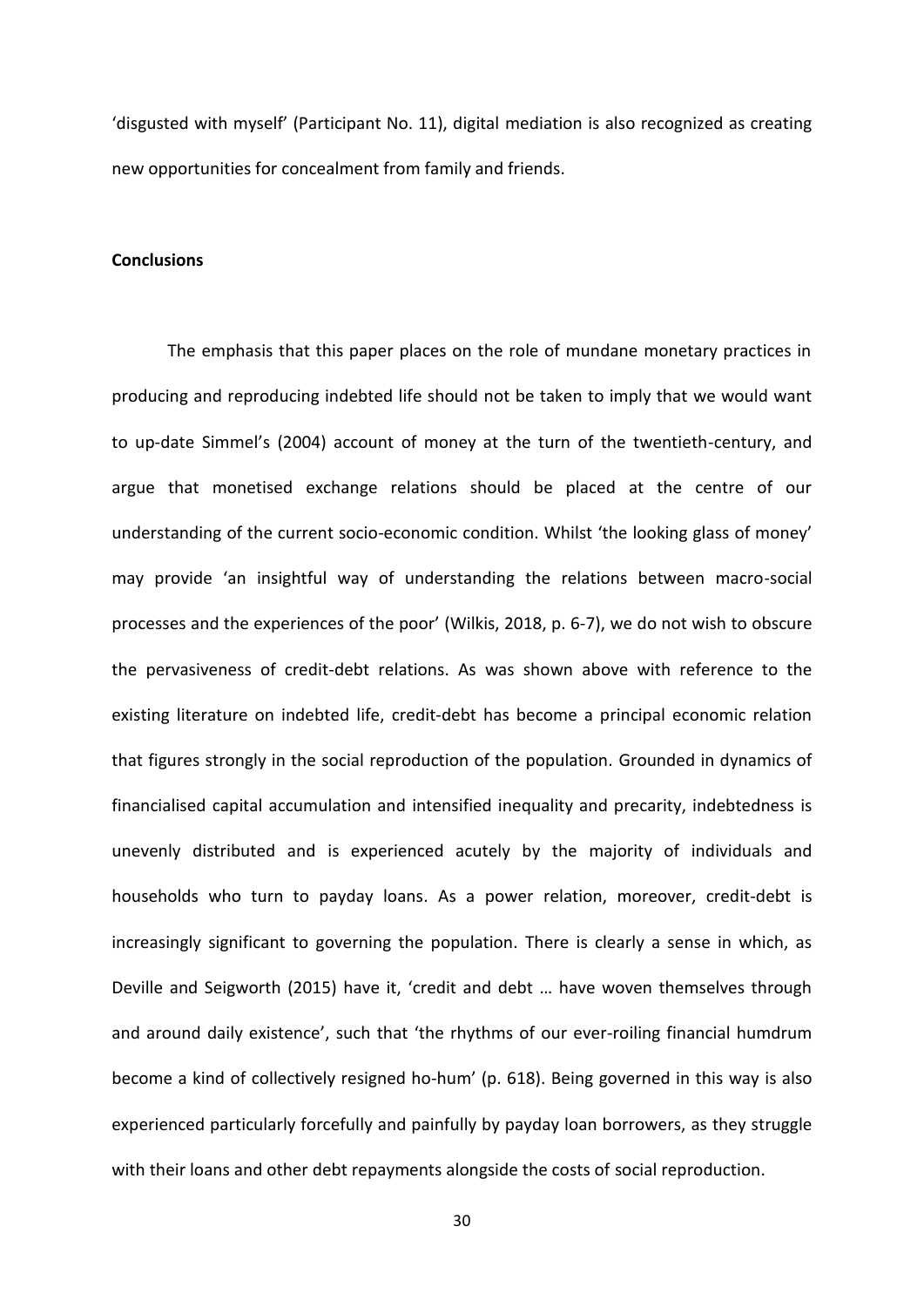What this paper has shown, however, is that for borrowers in the payday lending market in the UK, indebted life also tends to be constituted through the dispositions of a digitally mediated money culture. By implication, whilst considerable progress has been made towards critically understanding indebtedness in contemporary economy and society, further research is required to interrogate whether and how credit-debt relations produced through other sectors and spaces of retail finance (e.g. credit cards, personal loans, automobile finance) are variously experienced and enacted through relational monetary practices.

Rethinking monetary and credit-debt relations as both fundamentally distinct and intertwined does cut against the grain of prevailing theorisations of money. It is a theoretical move that we feel is necessary, however, in order to research the role of money in the expansions and intensifications of indebted life. Additionally, the role of money in indebted life is not solely structural and disciplinary, and research needs to consider how money features in everyday experiences of indebted life. To this end, we have sought to highlight and develop the analytical potential of relational and pragmatic approaches to money and, in particular, the concept of money culture.

For us, critically attending to the ways is which indebtedness is faced and lived through monetary relations and practices is greatly assisted by the money culture concept. Here we have broadened and developed the concept to refer to what we have termed as money's culture, money's meanings, and money's affects. Understood in this way, the concept centres attention on the thoughts and feelings that are imbricated in money-in-use and which both conform with and contradict money's powerful fictions. As we have shown here, for example, borrowers enter into payday loans through the dispositions of money's culture: loans are money as circulating universal equivalent that satisfies wants and needs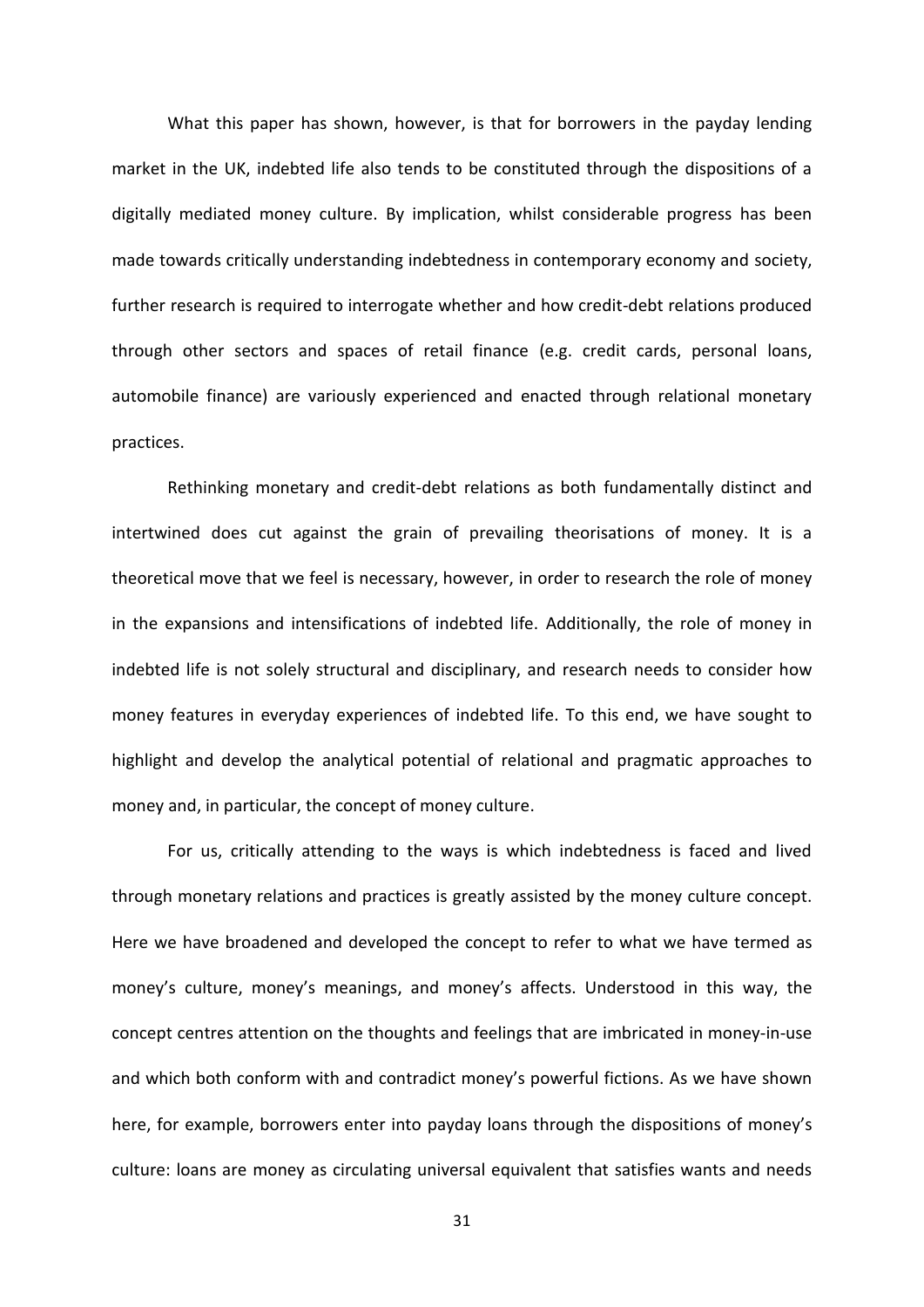also measured in terms of money. When negotiating their credit-debt relations, moreover, payday loan borrowers typically deploy monetary calculations to render their debt repayments commensurate with other obligations and subject them to monthly budgeting. But the dispositions mobilized by borrowers also invest their monetary practices with meanings and affective energies that - although oftentimes closely implicated in each other - we have sought to distinguish and unpack here. Borrowers, for example, earmark loans with meanings that frame contrasting perceptions on how they should be spent. Money's affects - such as the excitement and shame that animate money-in-use – also enliven borrower's relations to their loans. We have also shown, moreover, how the concept of money culture can lend itself to the analysis of the ways in which digital mediation and dematerialisation variously configures monetary dispositions. Further research into indebted life and money culture can therefore be attentive to how digital transformations presently underway can both advance and confound the practice of money's universal fantasies of equivalence and calculation, and may contribute to deepening indebtedness.

# **Acknowledgements**

The authors would like to thank the research participants who shared their experiences as payday loan borrowers, and the anonymous reviewers who provided constructive criticisms of an earlier version of the paper.

## **Funding**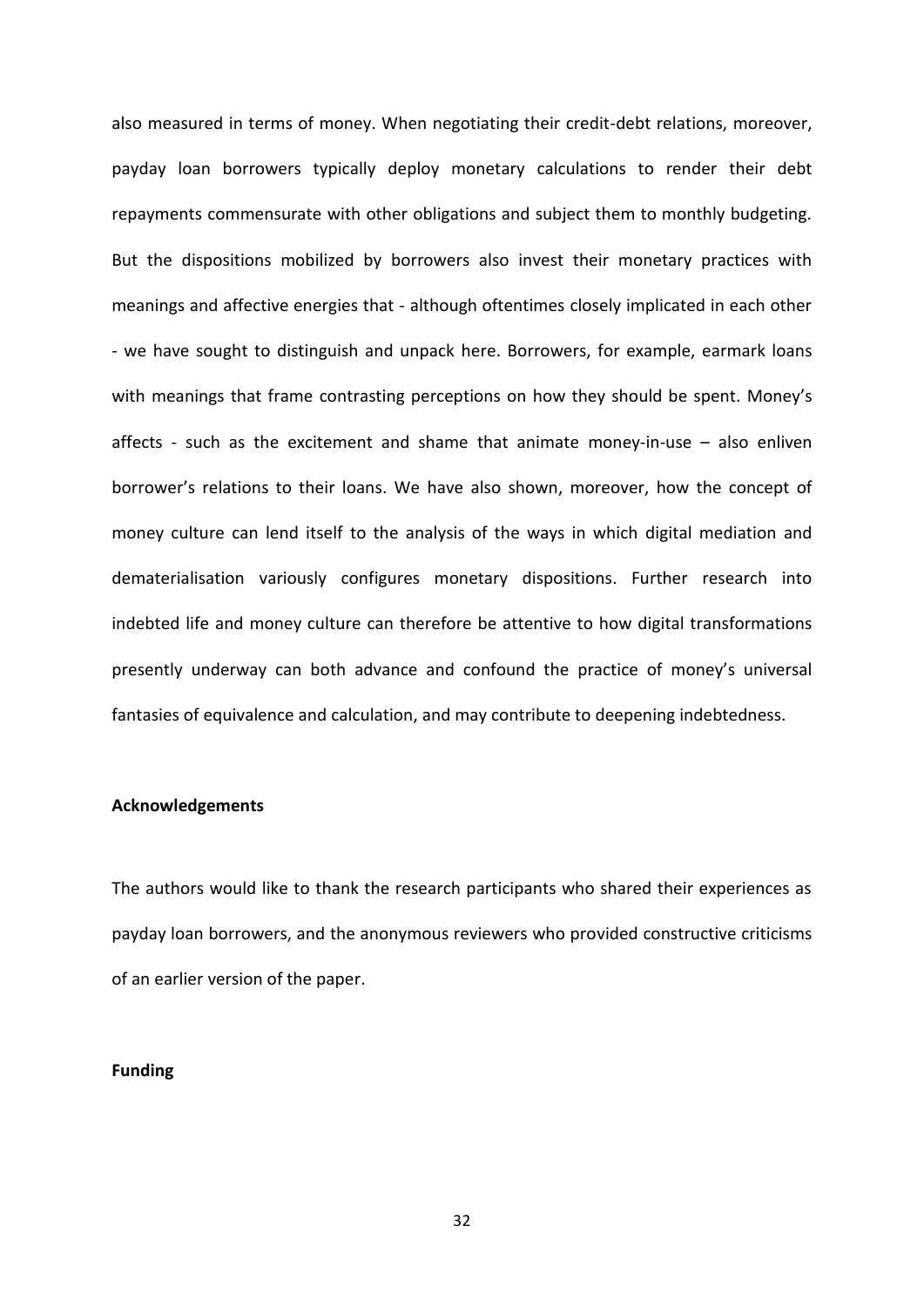This work was supported by an Economic and Social Research Council (ESRC) Standard Grant [ES/N012666/1]: 'Digital Interfaces and Debt: understanding mediated decision making processes in high cost short term credit products'.

# **References**

Adkins, L. (2017) Speculative futures in the time of debt. *The Sociological Review* 65(3): 448- 462

Aitken, R. (2015) *Fringe finance: Crossing and contesting the borders of global capital*. London: Routledge.

Allen, J. and Pryke, M. (1999) Money cultures after Georg Simmel: Mobility, movement, and identity. *Environment and Planning D: Society and Space,* 17(1), 51-68

Ash, J., Anderson, B., Gordon, R. and Langley, P. (2018a) Unit, vibration, tone: A post-

phenomenological method for researching digital interfaces. Cultural Geographies, 25(1),

166-181

Ash, J., Anderson, B., Gordon, R. and Langley, P. (2018b) Friction, threshold, transition: Digital interface design after control. *Environment and Planning D: Society and Space*. Online early.

Collins, D., Morduch, J., Rutherford, S. and Ruthven, O. (2009) *Portfolios of the poor: How the world's poor live on \$2 a day*. Princeton, NJ: Princeton University Press Collinson, P. and Jones, R. (2018) Wonga collapses into administration: Payday loan company was struggling under a welter of compensation claims, *The Guardian*, 30<sup>th</sup> August. Retrieved from: https://www.theguardian.com/business/2018/aug/30/wonga-collapsesinto-administration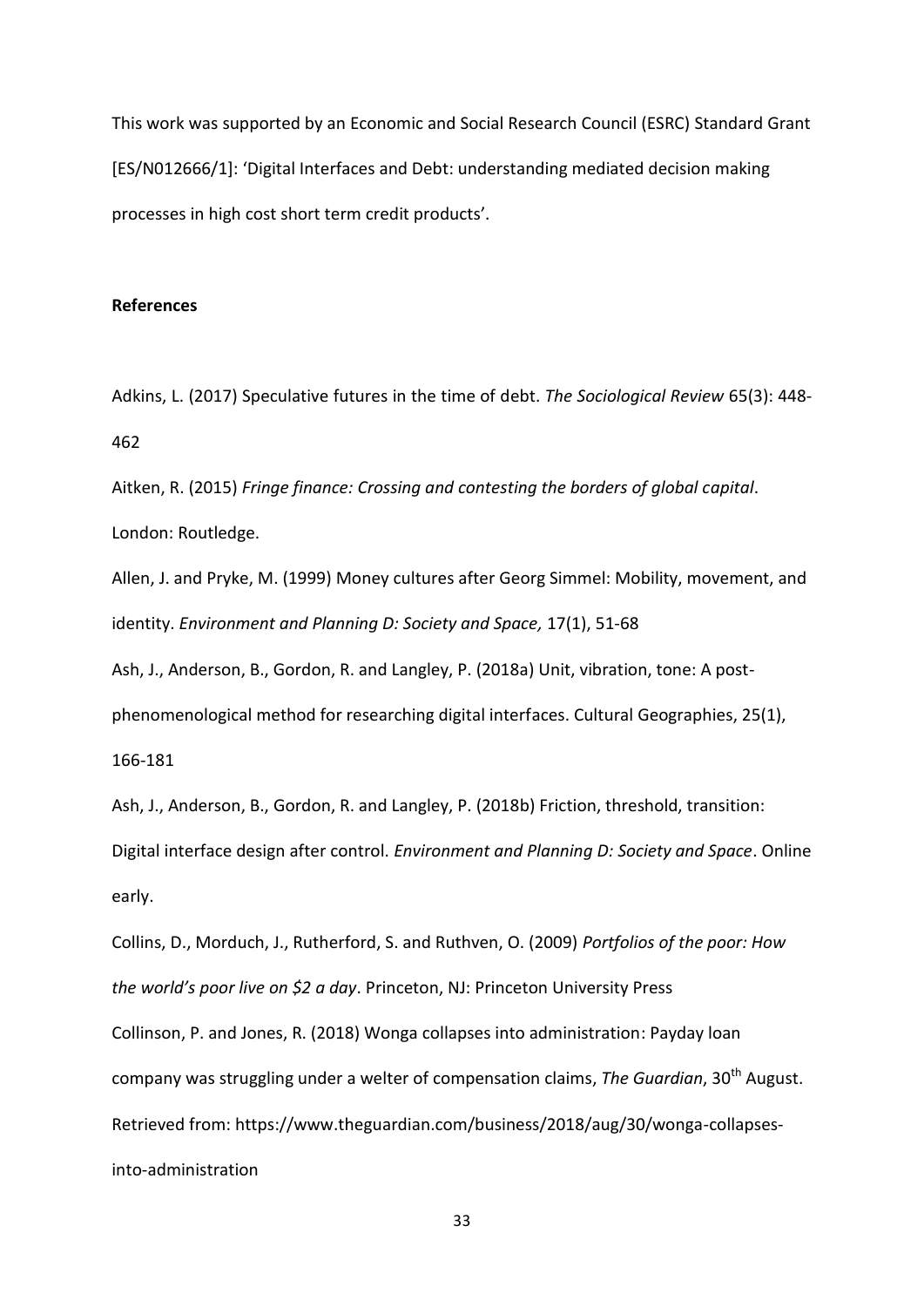Competition and Markets Authority (2015) Payday lending market investigation: Final report, February. Retrieved from

https://assets.publishing.service.gov.uk/media/54ebb03bed915d0cf7000014/Payday\_invest igation Final report.pdf

Consumer Finance Association (2016) A modern credit revolution: An analysis of the shortterm credit market, June. Retrieved from Consumer Finance Association website: http://cfauk.co.uk/wp-content/uploads/2016/11/SMF-Report-AKT10796.pdf

Crouch, C. (2011) *The strange non-death of neoliberalism*. Cambridge: Polity Press.

Deville, J. (2015) *Lived economies of default: Consumer credit, debt collection and the capture of affect*. London: Routledge.

Deville, J. and G. J. Seigworth (2015) Everyday debt and credit. *Cultural Studies*, 29(5-6), pp. 1-15.

Deville, J. and van der Velden, L. (2016) Seeing the invisible algorithm: The practical politics of tracking the credit trackers. In L. Amoore and V. Piotukh (Eds.), *Algorithmic life: Calculative devices in the age of big data* (pp. 87-106). New York: Routledge.

Dodd, N. (1994) *The sociology of money: Economics, reason and contemporary society*. Cambridge: Polity Press

Dodd, N. (2014) *The social life of money*. Princeton, NJ: Princeton University Press

FCA (2014) PS14/16: Detailed rules for the price cap on high-cost short-term credit -

Including feedback on CP14/10 and final rules, November. Retrieved from the FCA website:

https://www.fca.org.uk/publication/policy/ps14-16.pdf

FCA (2017) FS17/2: High-cost credit and review of the high-cost short-term credit price cap, July. Retrieved from the FCA website: https://www.fca.org.uk/publication/research/pricecap-research.pdf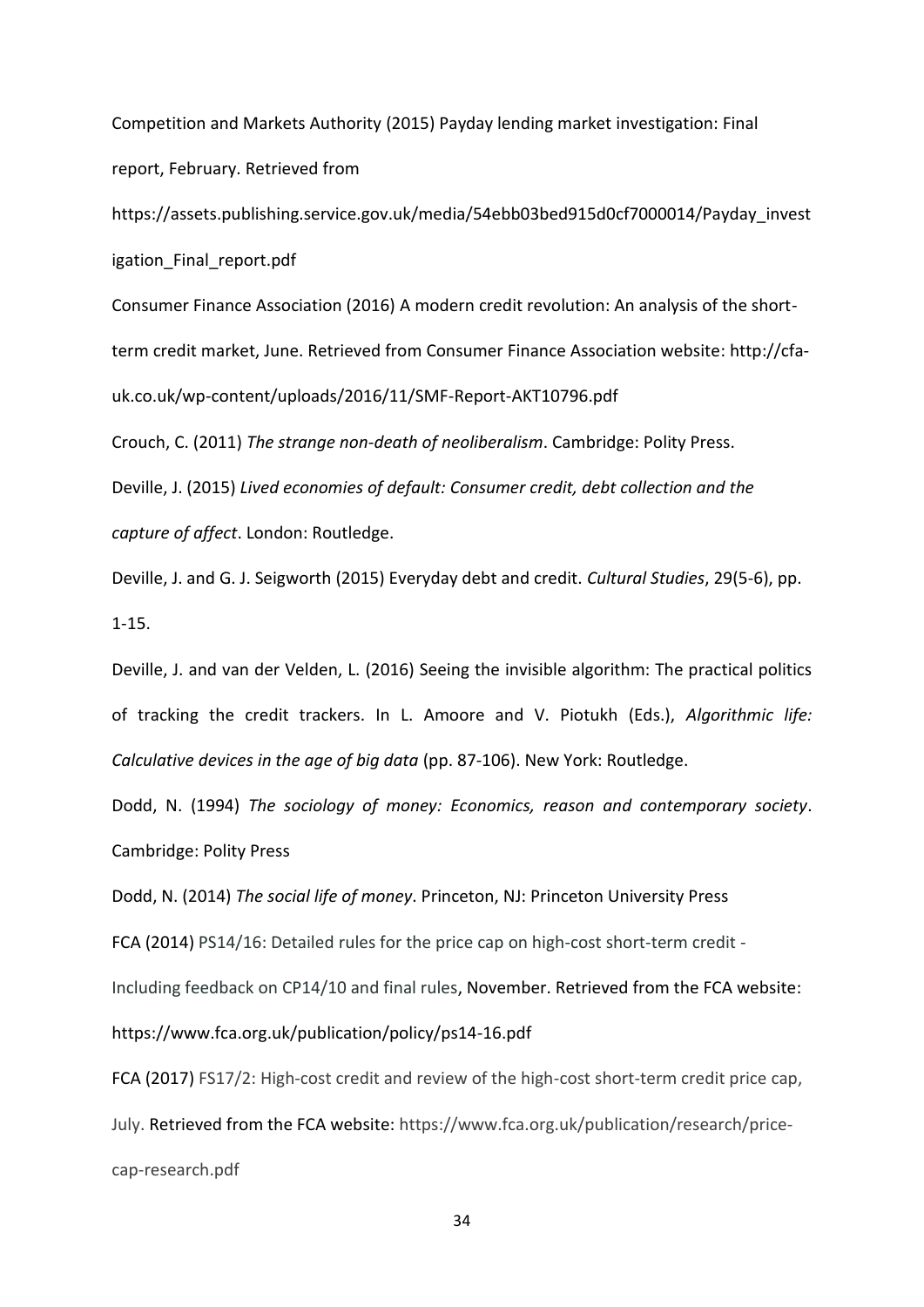Ford J, and Rowlingson, K. (1996) Low income households and credit: Exclusion, preference, and inclusion. *Environment and Planning A*, 28(8), pp. 1345-1360

Gregg, M. and Seigworth, G. (Eds.) (2010) *The Affect Theory Reader*. Durham, NC: Duke University Press.

Haiven, M. (2014) *Cultures of Financialization: Fictitious Capital in Popular Culture and Everyday Life*. Basingstoke: Palgrave MacMillan

Hart, K. (2001) *Money in an unequal world: Keith Hart and his memory bank*. New York: Texere.

House of Lords (2017) House of Lords Select Committee on Financial Exclusion, Report of Session 2016-17. Tacking financial exclusion: A country that works for everyone?, March. Retrieved **from:** the contract of the contract of the contract of the contract of the contract of the contract of the contract of the contract of the contract of the contract of the contract of the contract of the contract

https://publications.parliament.uk/pa/ld201617/ldselect/ldfinexcl/132/132.pdf

Ingham, G. (2004) *The nature of money*. Cambridge: Polity Press.

Joseph, M. (2014) *Debt to society: Accounting for life under capitalism*. Minneapolis, MN: University of Minnesota Press

King, B. (2012) Bank 3.0: Why banking is no longer somewhere you go, but something you do. Marshall Cavendish International Asia Pte Ltd

Knorr Cetina, K. and Bruegger, U. (2002) Traders' engagement with markets. *Theory, Culture & Society,* 19(5-6): 161-185.

Konings, M. (2015) *The emotional logic of capitalism: What progressives have missed*. Stanford, CA: Stanford University Press.

Langley, P. (2009) Debt, discipline and government: Foreclosure and forbearance in the subprime mortgage crisis. *Environment and Planning A,* 41, pp. 1404-1419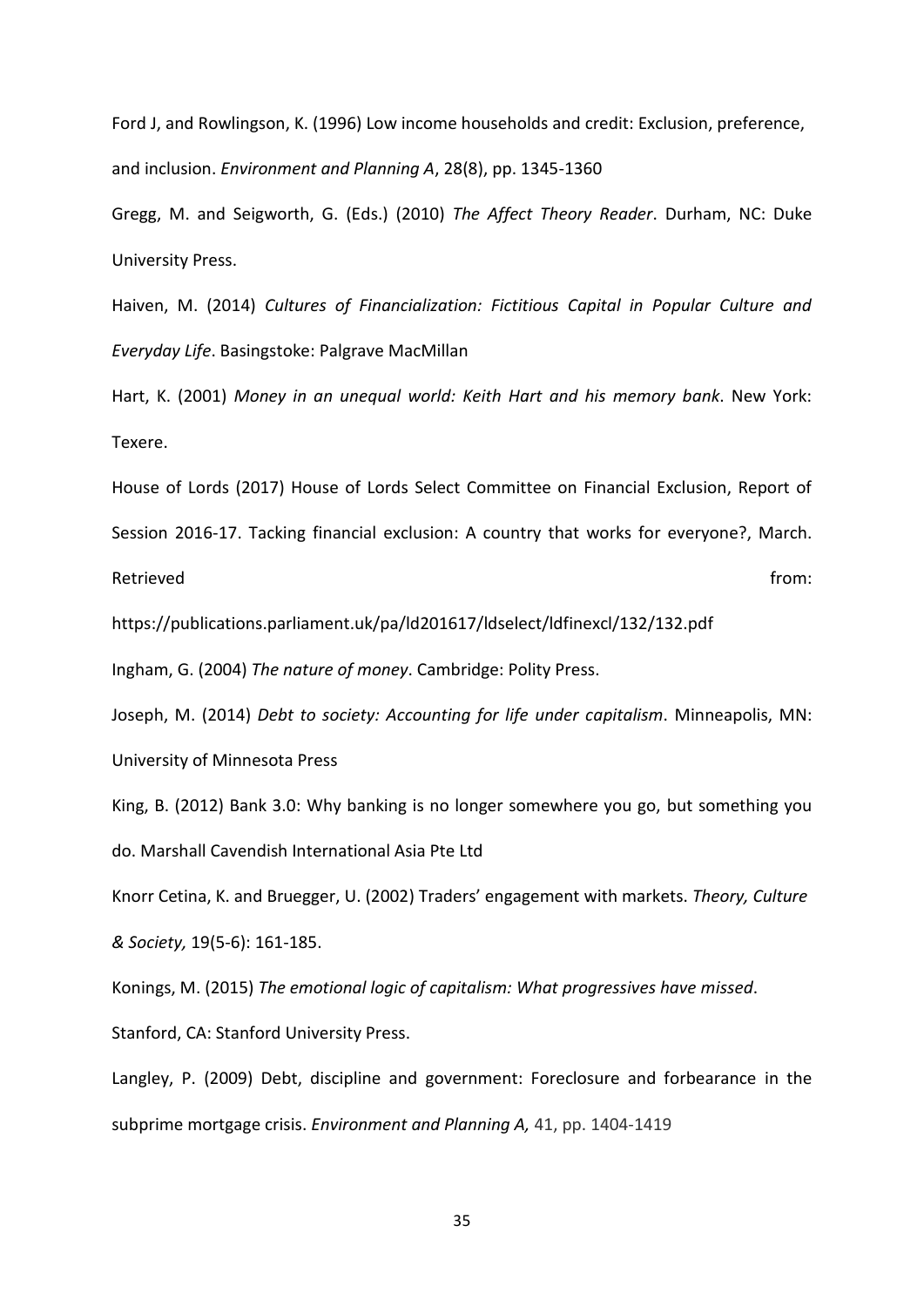Langley, P. (2014) Equipping entrepreneurs: Consuming credit and credit scores. *Consumption Markets and Culture,* 17(5), pp. 448-467

Langley, P. (2015) *Liquidity lost: The governance of the global financial crisis*. Oxford: Oxford University Press.

Lapavitsas, C. (2014) *Profiting without producing: How finance exploits us all*. London: Verso.

Lazzarato, M. (2012) *The making of indebted man*. Los Angeles, CA: Semiotext(e)

Lazzarato, M. (2015) *Governed by debt*. Los Angeles, CA: Semiotext(e)

Leyshon, A., Burton, D., Knights, D., Alferoff, C. and Signoretta, P. (2004) Towards an ecology of retail financial services: Understanding the persistence of door-to-door credit and insurance providers. *Environment and Planning A,* 36(4), pp. 625-646.

Marron, D. (2012) Producing over-indebtedness: Risk, prudence and consumer vulnerability. *Journal of Cultural Economy*, 5(4), pp. 407-421

Maurer, B. (2006) The anthropology of money. *Annual Review of Anthropology*, 35, pp. 15- 36.

Money Advice Service (2016) *A picture of over-indebtedness*. Retrieved from Money Advice Service website:

https://masassets.blob.core.windows.net/cms/files/000/000/347/original/MAS\_Report\_A\_ picture\_of\_overindebtedness.pdf

Montgomerie, J. (2013) America's debt safety-net. *Public Administration,* 91(4), pp. 871-888. Morduch, J. and Schneider, R. (2017) *The financial diaries: How American families cope in a world of uncertainty*. Princeton, NJ: Princeton University Press.

Office of Fair Trading (2013) Payday lending compliance review Final report, OFT1481, March. Retrieved from: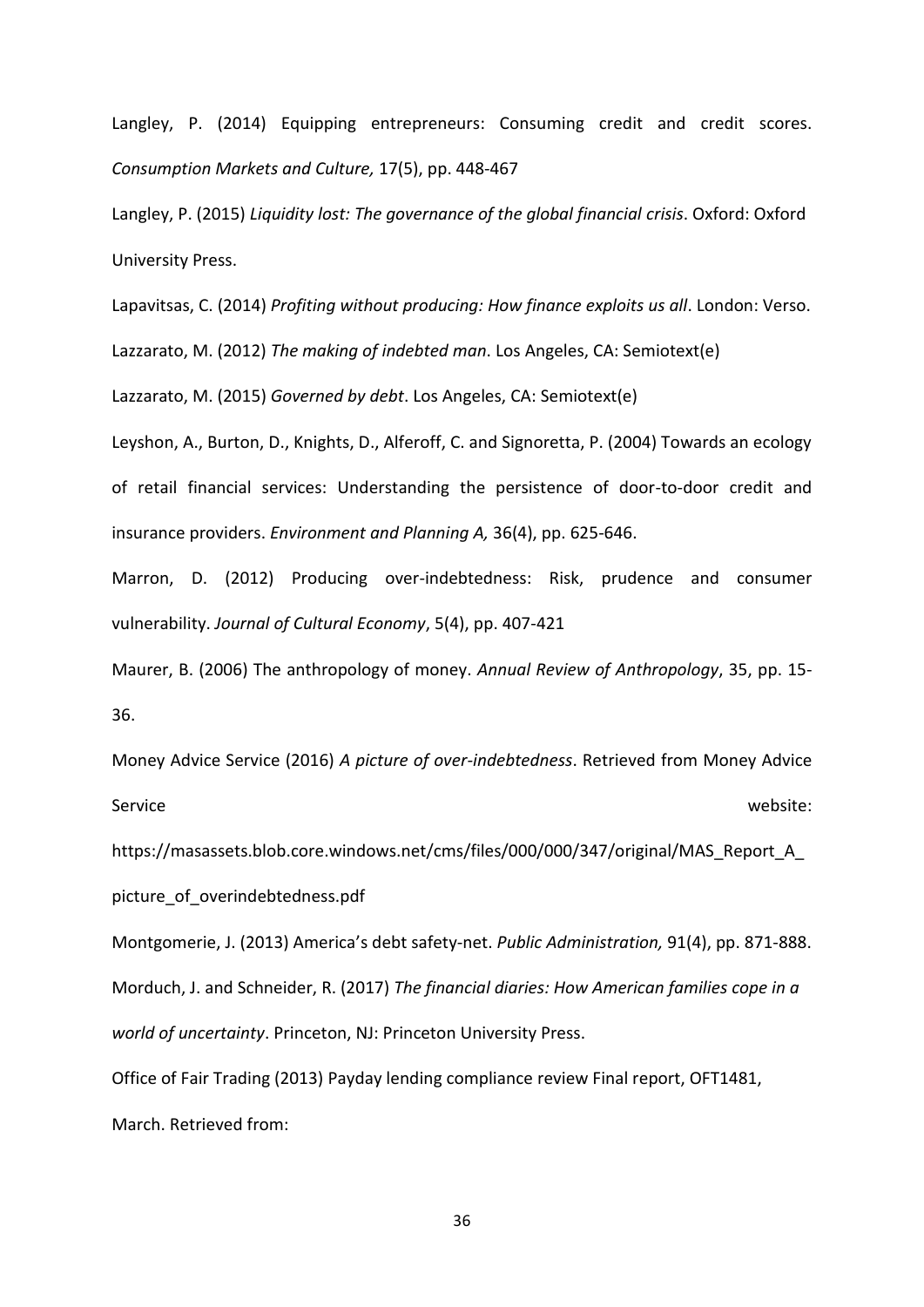http://webarchive.nationalarchives.gov.uk/20140402161746/http://oft.gov.uk/shared\_oft/ Credit/oft1481.pdf

Roberts, A. (2016) Finance, financialization and the production of gender. In A. Hozic and J. True (Eds.) *Scandalous Economics: Gender and the Politics of Financial Crises* (pp. 57-99).

New York: Oxford University Press

Rowlingson, K., Appleyard, L. and Gardner, J. (2016) Payday lending in the UK: The regul(aris)ation of a necessary evil? *Journal of Social Policy,* 45(3), pp. 527-543.

Servon, L. (2017) *The unbanking of America: How the new middle class survives*. New York: Houghton Mifflin Harcourt

Simmel, G. (2004) *The philosophy of money*. Third Enlarged Edition, ed. D. Frisby, trans. T. Bottomore and D. Frisby, Routledge, London

Soederberg, S. (2014) *Debtfare states and the poverty industry: Money, discipline and the surplus population*. London: Routledge.

Tiessen, M. (2014) Giving credit where credit's due: Making visible the *Ex Nihilo* dimensions of money's agency. *Topia: Canadian Journal of Cultural Studies,* 30-31, pp. 290-300

Tiessen, M. (2015) The appetites of app-based finance. *Cultural Studies*, 29(5-6), pp. 869-886

Wilkis, A. (2018) *The moral power of money: Morality and economy in the life of the poor*.

Stanford, CA: Stanford University Press

Wray, R.L (2011) Minsky's money manager capitalism and the global financial crisis. *International Journal of Political Economy,* 40(2), pp. 5-20.

Yuran, N. (2014) *What money wants: An economy of desire.* Stanford, CA: Stanford University Press.

Zelizer, V. (1994) *The social meaning of money: Pin money, paychecks, poor relief and other currency*. New York: BasicBooks.